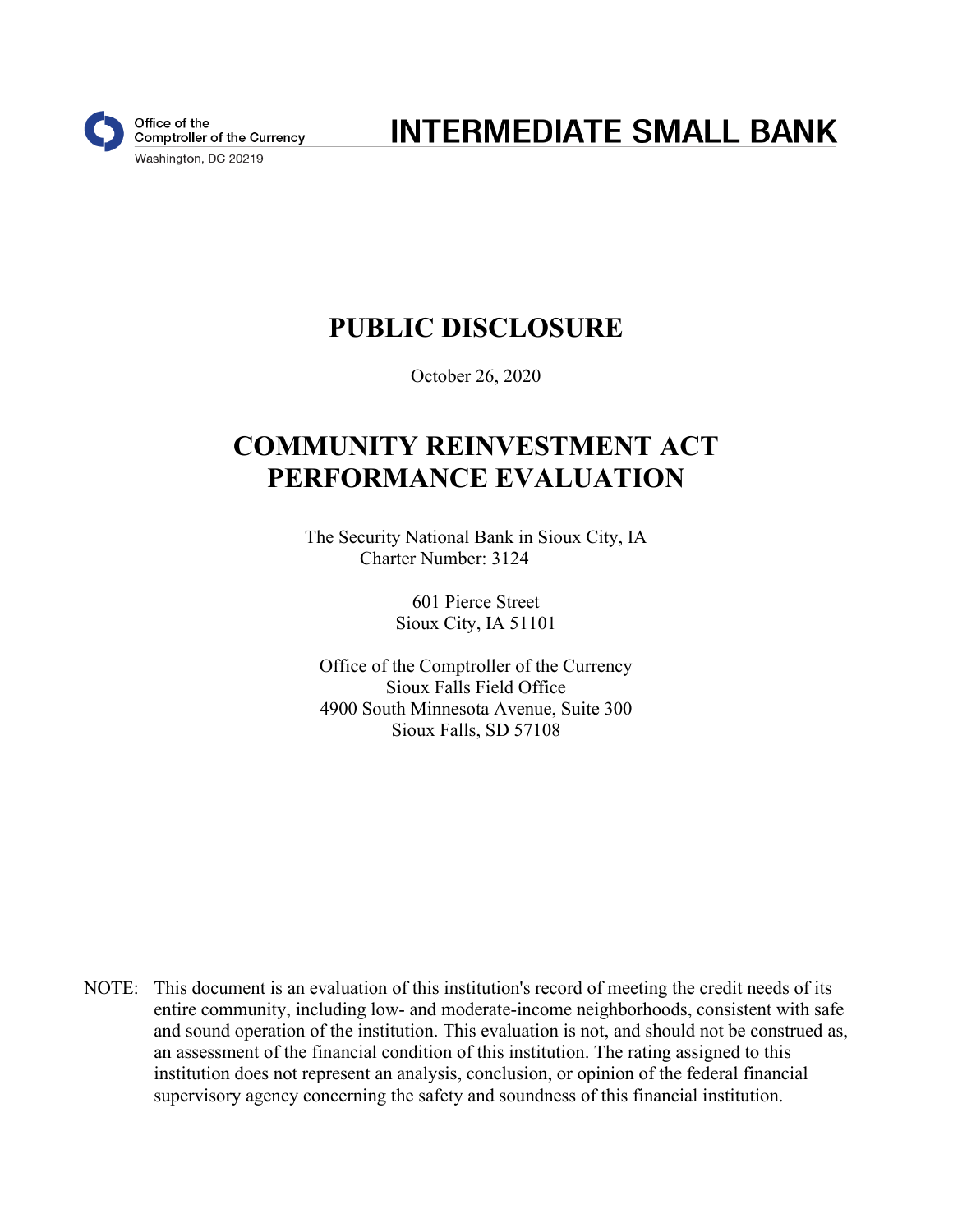## **Table of Contents**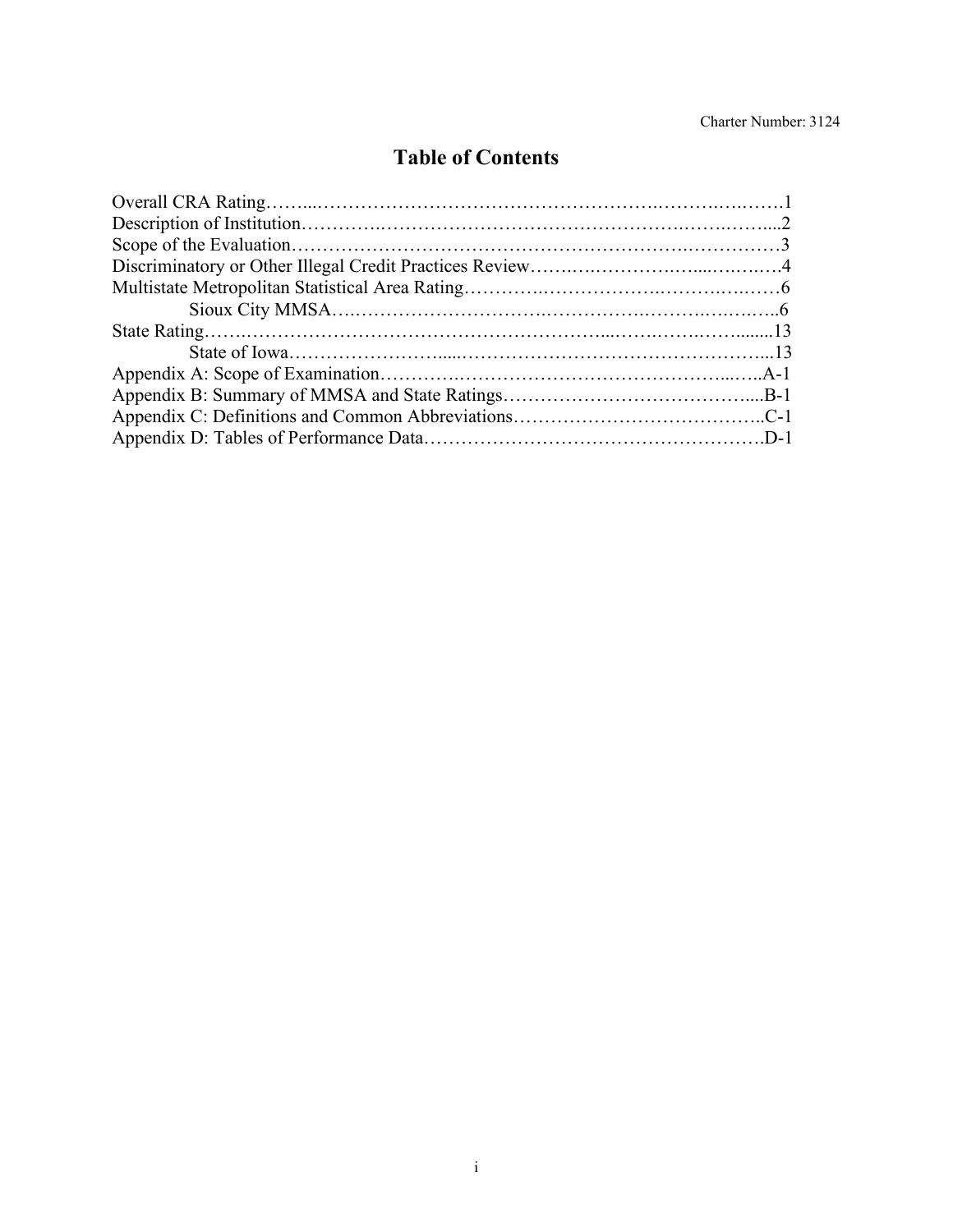# **Overall CRA Rating**

#### **Institution's CRA Rating:** This institution is rated **Satisfactory.**

#### **The Lending Test is rated: Satisfactory. The Community Development test is rated: Satisfactory.**

The major factors that support this rating include:

- The Lending Test rating is based on a combination of performance in the State of Iowa and the Sioux City Multistate Metropolitan Statistical Area (MMSA). Performance in the Sioux City MMSA assessment area (AA) was rated more heavily because this area represents the largest portion of the bank's branches, loan volume during the evaluation period, and deposit volume as of June 30, 2019.
- The distribution of loans to geographies, businesses, farms, and households of different income levels is reasonable.
- The Community Development (CD) Test rating is based on a combination of performance in the State of Iowa and the Sioux City MMSA. Performance in the Sioux City MMSA AA was rated more heavily because this area represents the largest portion of the bank's branches, loan volume during the evaluation period, and deposit volume as of June 30, 2019.
- CD loans represent adequate responsiveness to AA needs and opportunities. Management originated 13 CD loans totaling \$3.9 million during the evaluation period.
- CD investments and donations represent adequate responsiveness to AA needs and opportunities. Management received credit for 87 donations totaling \$175 thousand during the evaluation period.
- CD services represent adequate responsiveness to AA needs and opportunities. Twenty-eight employees provided 361 service hours to 24 CD organizations during the evaluation period.

In addition to the activities considered at the AA level, we considered the following activities at the bank-wide level:

- Management originated a majority of loans, 83 percent by number and 77 percent by dollar volume, inside the bank's AAs during the evaluation period.
- The loan-to-deposit (LTD) ratio is reasonable given the institution's size, financial condition, and the credit needs of the AAs.
- The Security National Bank in Sioux City, Iowa (SNB) offers a variety of retail banking products and services available to all customers, including small businesses and low-to-moderate income (LMI) individuals. These products include individual retirement accounts, certificates of deposits, savings accounts with low opening balance requirements, and free checking accounts.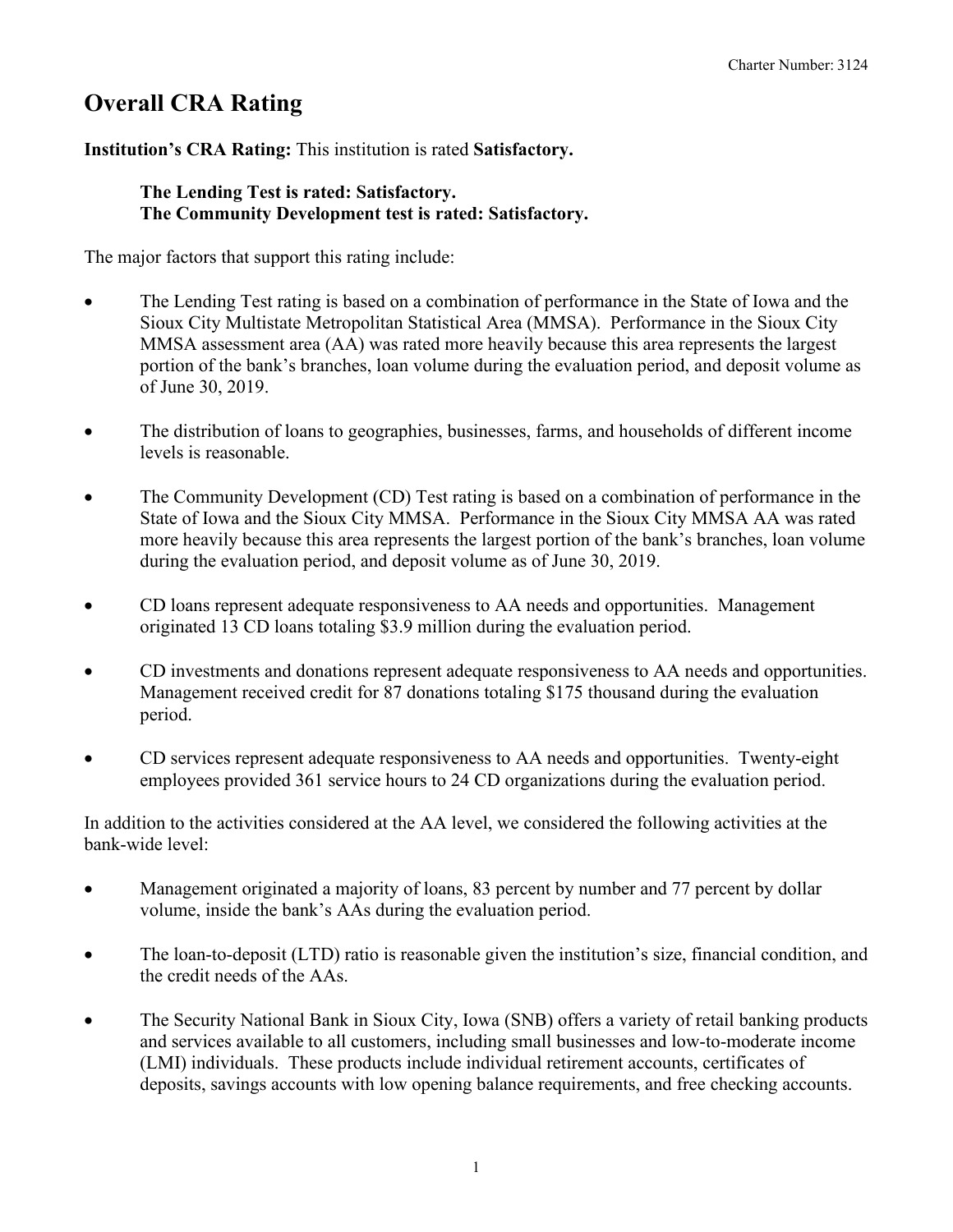#### **Loan-to-Deposit Ratio**

Considering the bank's size, financial condition, and credit needs of the AAs, the bank's LTD ratio is reasonable.

SNB's average LTD ratio for the 12 quarters from January 1, 2017 to December 31, 2019 is 74 percent. The ratio ranged from an average quarterly low of 69 percent to an average quarterly high of 80 percent. This analysis is performed at the bank, level rather than the AA, level.

SNB's average LTD ratio is less than the average LTD ratio of six similarly-situated banks operating in the bank's AAs. The average LTD ratio for the 12 quarters from January 1, 2017 to December 31, 2019 is 96 percent. The ratio ranged from an average quarterly low of 77 percent to an average quarterly high of 111 percent.

#### **Lending in AA**

A majority of the bank's loans are inside its AAs.

The bank originated and purchased 83 percent of its total loans inside the bank's AAs during the evaluation period. This analysis is performed at the bank, rather than the AA, level. This percentage does not include extensions of credit by affiliates that may be considered under the other performance criteria.

| Lending Inside and Outside of the AA |        |               |                 |               |       |        |               |                        |               |          |  |  |
|--------------------------------------|--------|---------------|-----------------|---------------|-------|--------|---------------|------------------------|---------------|----------|--|--|
|                                      |        |               | Number of Loans |               |       |        |               | Dollar Amount of Loans |               |          |  |  |
| Loan Category                        | Inside |               | Outside         |               | Total | Inside |               | Outside                |               | Total    |  |  |
|                                      | #      | $\frac{0}{0}$ | #               | $\frac{0}{0}$ | #     |        | $\frac{0}{0}$ |                        | $\frac{0}{0}$ | \$(000s) |  |  |
| <b>Small Business</b>                |        | 85            |                 |               | 20    | 5,486  | 96            | 222                    |               | 5,708    |  |  |
| Small Farm                           | 32     | 80            |                 | 20            | 40    | 5,794  | 65            | 3,179                  | 35            | 8,973    |  |  |
| Consumer                             |        | 85            |                 |               | 20    | 189    | 95            | 10                     |               | 199      |  |  |
| Total                                | 66     | 83            | 14              |               | 80    | 11,469 | 77            | 3,411                  | 23            | 14,880   |  |  |

## **Description of Institution**

SNB is an intrastate financial institution headquartered in Sioux City, Iowa. SNB had total assets of \$1 billion and tier one capital of \$116.6 million as of December 31, 2019. SNB is wholly owned by Security National Corporation (SNC), a three-bank holding company headquartered in Dakota Dunes, South Dakota. SNC owns Security National Bank of South Dakota, a national bank chartered in Dakota Dunes, South Dakota, and Northwestern Bank, a state bank chartered in Orange City, Iowa. As of December 31, 2019, SNC had total consolidated assets of \$1.5 billion. SNB did not merge with or acquire any institutions during the evaluation period.

SNB operates eight full-service branches, one motor bank, four deposit-taking automatic teller machines (ATMs), and ten cash dispensing ATMs in Iowa. The main office, motor bank, three branches, three deposit-taking ATMs, and seven cash dispensing ATMs are in Sioux City. SNB operates one branch and one deposit-taking ATM in Mapleton. SNB operates one branch and one cash-dispensing ATM in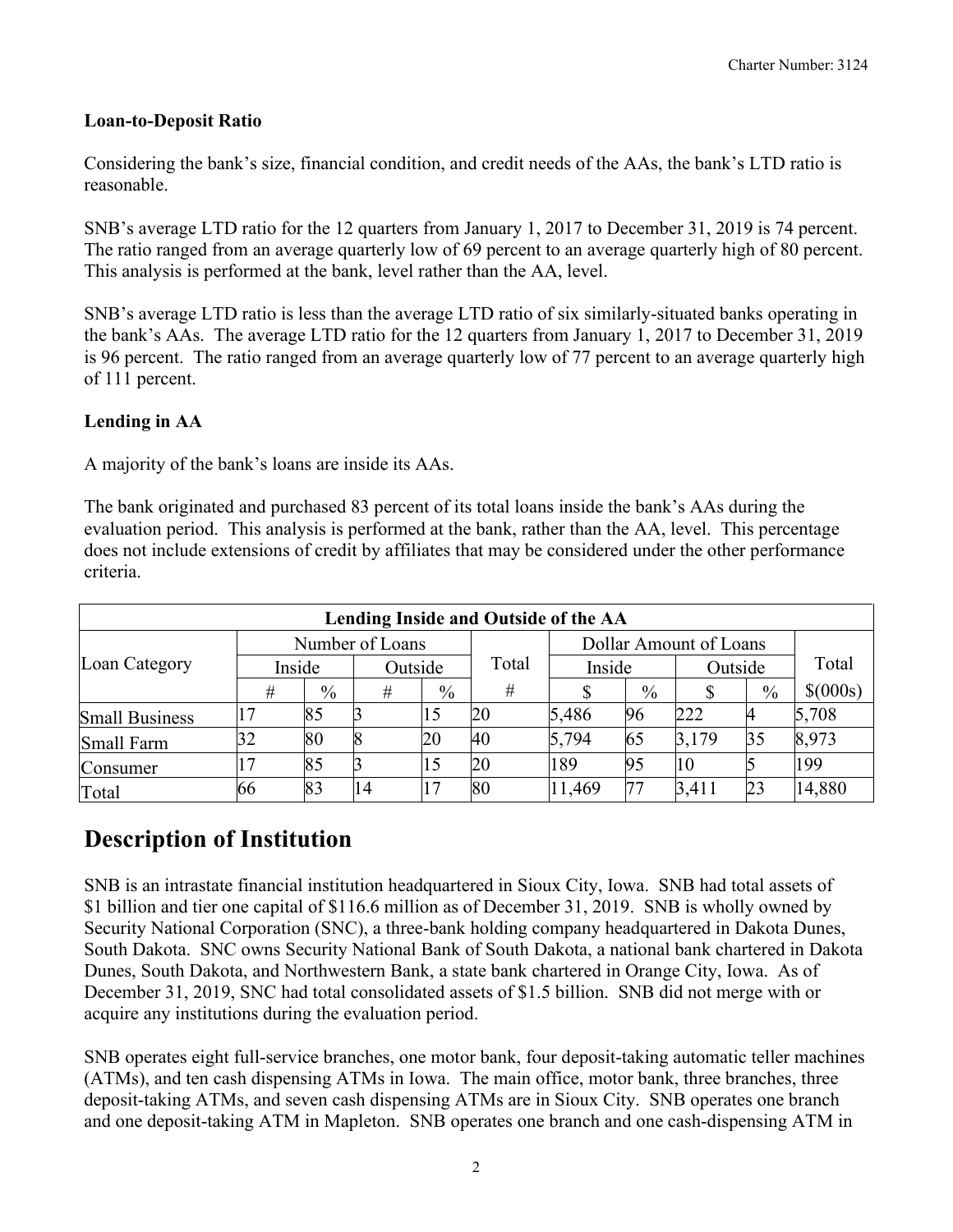Akron, Lawton, and Moville. A branch was also located in Climbing Hill during the evaluation period. SNB did not open or close any branches during the evaluation period. One cash dispensing ATM was opened in the Delta Hotel in South Sioux City, Nebraska in 2019.

SNB's primary business focus is consistent with traditional community banking products and services. The bank offers similar products and services within all branches with the exception of the motor branch. The motor bank is the drive up to the main branch. It is located two blocks north of the main branch because a drive through is not feasible there. Services offered at the motor bank include deposits, withdrawals, check cashing, and transfers. The main branch offers a wider range of services such as wealth management and employee benefit plans. SNB offers a wide range of retail deposit products to their customers including free checking, Health Savings Accounts, and general savings accounts. Loan products offered consist of agriculture, commercial, consumer, and residential real estate loans. As of December 31, 2019, net loans totaled \$614.7 million and represented 59 percent of total assets. SNB's loan portfolio includes the following loan types as of December 31, 2019:

| Category                           | <b>Dollar Amount (\$000)</b> | <b>Percent of Gross Loans</b> |
|------------------------------------|------------------------------|-------------------------------|
| Real Estate Loans (net 1-4 family) | 204,213                      | 33                            |
| <b>Agriculture Loans</b>           | 151,447                      | 24                            |
| 1-4 Family Loans                   | 151,199                      | 24                            |
| Commercial and Industrial Loans    | 57,355                       |                               |
| Consumer Loans                     | 16,375                       |                               |

*Source: December 31, 2019 call report*

For the purposes of the Community Reinvestment Act (CRA), SNB operates with two rating areas and two AAs. The rating areas are State of Iowa and Sioux City MMSA. The State of Iowa includes one AA, the Iowa Non-MSA AA. The Iowa Non-MSA AA included four census tracts (CTs) in 2017-2018 and ten CTs in 2019. There were no low-income CTs and one moderate-income CT in 2017-2018. Two CTs were moderate-income in 2019 due to Plymouth County moving into the AA from Sioux City MMSA AA. The Sioux City MMSA AA included 39 CTs in 2017-2018 and 33 CTs in 2019. There were two low-income CTs and ten moderate-income CTs in 2017-2018. Two CTs were low-income in 2019 and nine were moderate-income as Plymouth County was removed from the AA. Each AA complies with regulatory requirements and does not arbitrarily exclude any LMI CTs.

There are no known legal, financial, or other factors impeding the bank's ability to help meet the credit needs in its AAs during the evaluation period. SNB received a Satisfactory rating in the last Performance Evaluation dated January 31, 2017.

## **Scope of the Evaluation**

#### **Evaluation Period/Products Evaluated**

We evaluated SNB using intermediate bank examination procedures, which includes the Lending Test and CD Test. The evaluation period for the Lending Test is January 1, 2017 to December 31, 2019. We reviewed commercial loans and agricultural loans in the Sioux City MMSA AA and consumer loans and agricultural loans in the IA Non-MSA AA, as these were determined to be the bank's primary loan products when considering volume by number and dollar.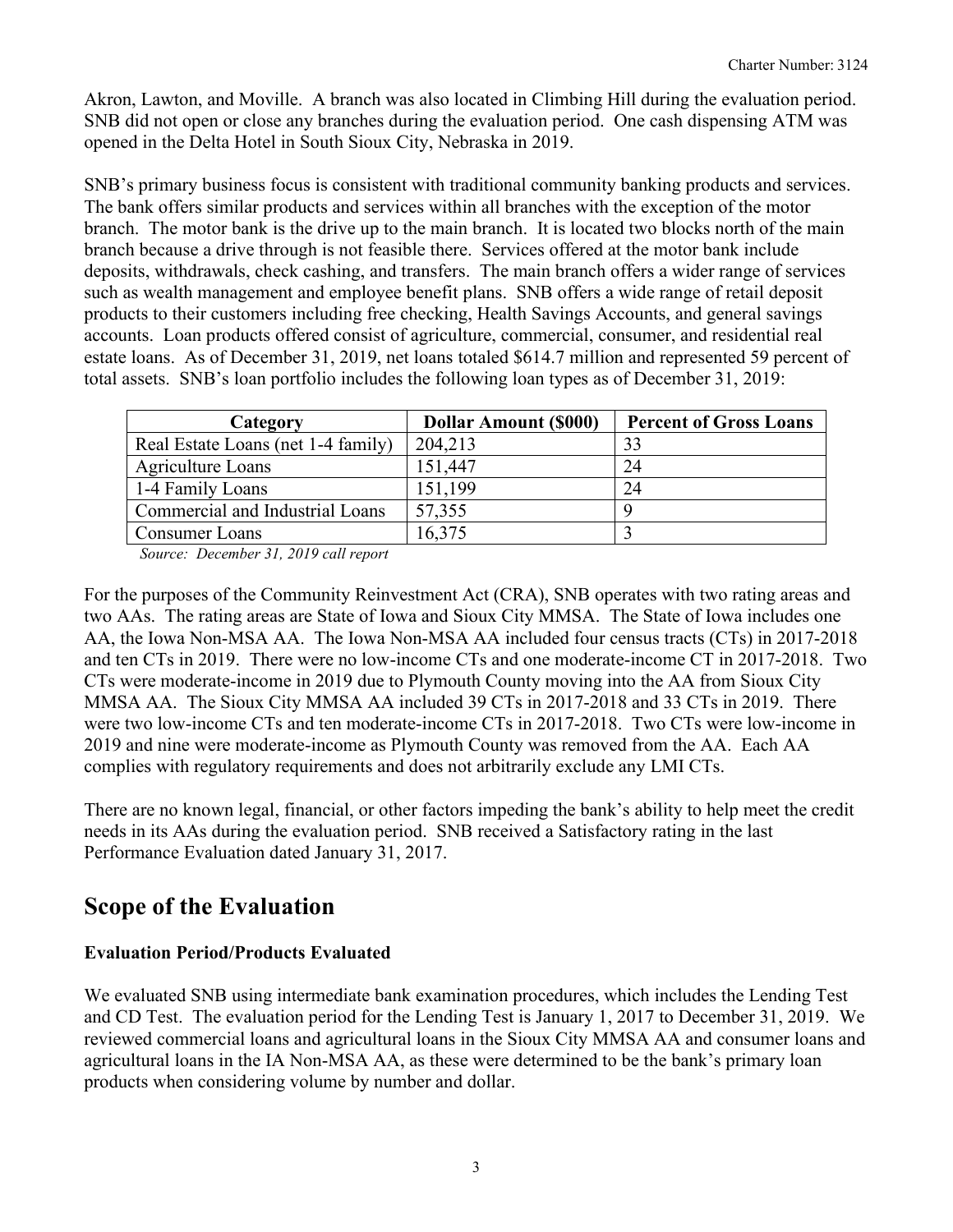Loans originated in 2017-2019 are compared to the 2011-2015 American Community Survey (2015 ACS) data. Loans originated to borrowers in Plymouth County were analyzed by origination date and included in the applicable AA as Plymouth County was removed from the Sioux City MMSA AA in 2019. Examiners initially sampled 20 loans per primary product type in each AA and used that information in the lending analysis. The agricultural sample in the Sioux City MMSA AA and the consumer sample in the IA Non-MSA AA were expanded to 60 loans because the initial analysis did not result in satisfactory findings.

The evaluation period for the CD Test is January 1, 2017 to December 31, 2019. We reviewed all CD loans, investments, donations, and services submitted by management as part of our examination.

#### **Selection of Areas for Full-Scope Review**

In each state where the bank has an office, one or more of AAs within that state was selected for a fullscope review. For purposes of this evaluation, bank delineated AAs located within the same metropolitan statistical area (MSA), MMSA, or combined statistical area (CSA) are combined and evaluated as a single AA. Similarly, bank delineated non-MSA AAs within the same state are combined and evaluated as a single area. These combined AAs may be evaluated as full- or limited-scope. Refer to the "Scope" section under each State Rating for details regarding how full-scope AAs were selected. Refer to appendix A, Scope of Examination, for a list of full- and limited-scope AAs.

#### **Ratings**

The bank's overall rating is a blend of the state ratings, and where applicable, multistate ratings.

When determining conclusions for SNB, we weighted the bank's performance in the Sioux City MMSA AA most heavily. The bank's operations in the Sioux City MMSA AA represent 75percent of total branch locations reviewed as part of this CRA evaluation, 88 percent of total deposits as of June 30, 2019, and 93 percent of total loan originations by dollar when considering branch locations during the evaluation period.

The MMSA rating and state ratings are based on performance in all bank AAs. Refer to the "Scope" section under each state and MMSA Rating section for details regarding how the areas were weighted in arriving at the respective ratings.

## **Discriminatory or Other Illegal Credit Practices Review**

Pursuant to 12 CFR 25.28(c) or 195.28(c), respectively, in determining a national bank's or federal savings association's (collectively, bank) CRA rating, the OCC considers evidence of discriminatory or other illegal credit practices in any geography by the bank, or in any AA by an affiliate whose loans have been considered as part of the bank's lending performance. As part of this evaluation process, the OCC consults with other federal agencies with responsibility for compliance with the relevant laws and regulations, including the U.S. Department of Justice, the U.S. Department of Housing and Urban Development, and the Bureau of Consumer Financial Protection, as applicable.

The OCC has not identified that this institution has engaged in discriminatory or other illegal credit practices that require consideration in this evaluation.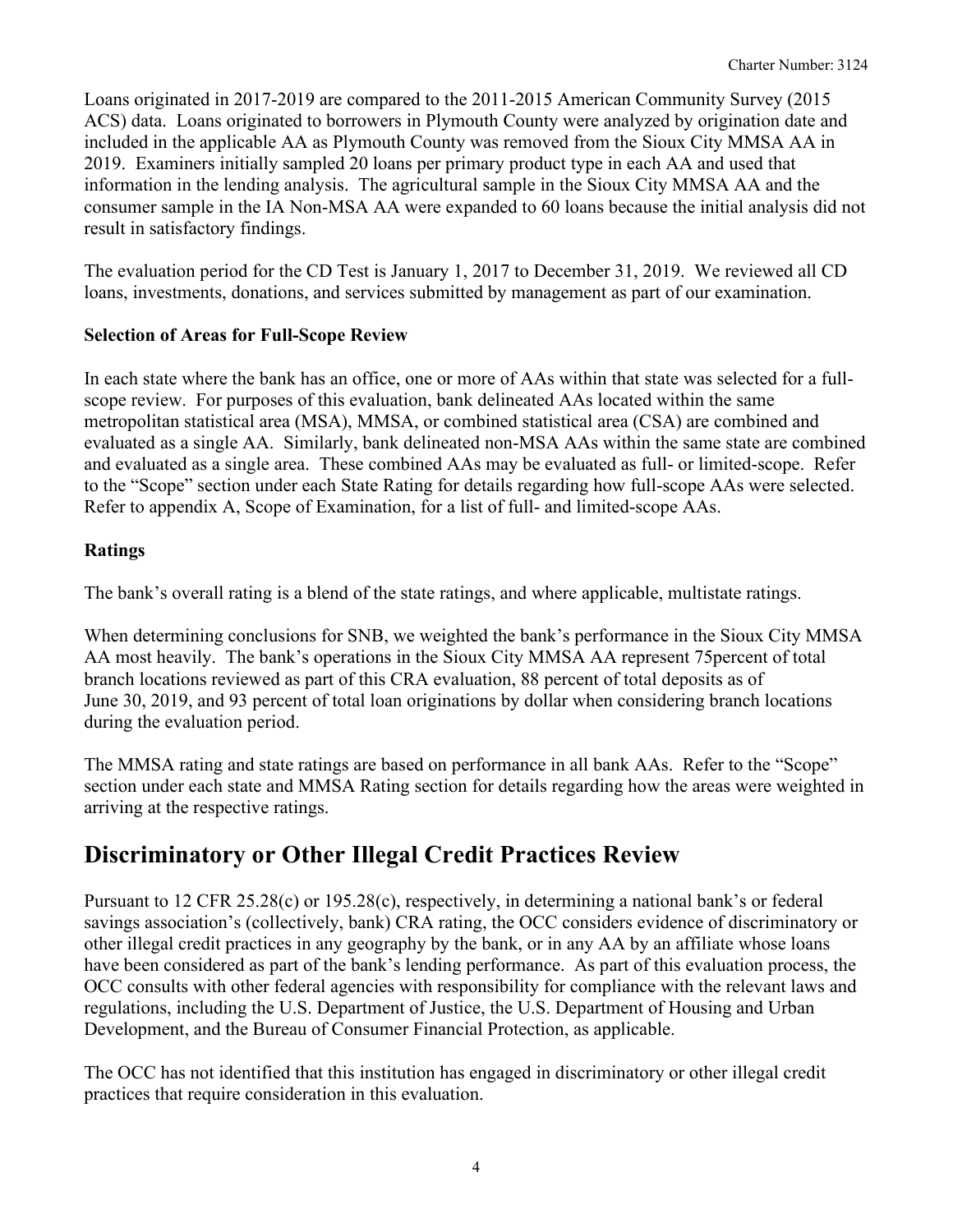The OCC will consider any information that this institution engaged in discriminatory or other illegal credit practices, identified by or provided to the OCC before the end of the institution's next performance evaluation in that subsequent evaluation, even if the information concerns activities that occurred during the evaluation period addressed in this performance evaluation.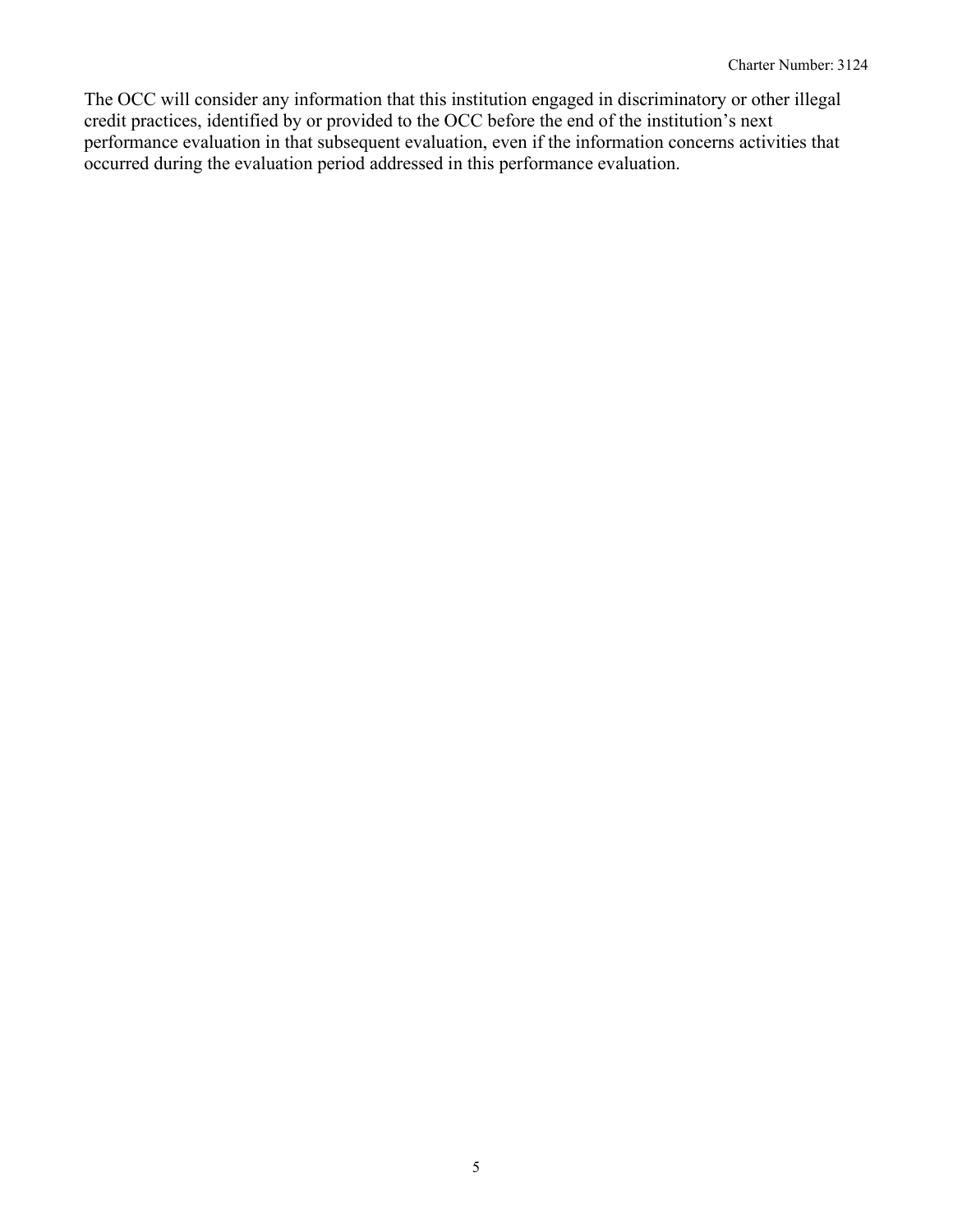## **Multistate Metropolitan Statistical Area Rating**

## **Sioux City MMSA**

#### **CRA rating for the Sioux City MMSA: Satisfactory. The Lending Test is rated: Satisfactory. The CD Test is rated: Satisfactory.**

The major factors that support this rating include:

- The distribution of loans to geographies, businesses, and farms of different income levels is reasonable.
- CD loans represent adequate responsiveness to AA needs and opportunities. Management originated 13 CD loans totaling \$3.9 million to borrowers located in the Sioux City MMSA AA during the evaluation period.
- CD donations represent adequate responsiveness to AA needs and opportunities. Management made 83 donations totaling \$174 thousand to 35 CD organizations in Sioux City MMSA AA during the evaluation period.
- CD services represent adequate responsiveness to AA needs and opportunities. Twenty-eight employees provided service hours to 24 CD organizations located in the Sioux City MMSA AA during the evaluation period.

## **Description of Institution's Operations in the Sioux City MMSA**

SNB operates six branches, one motor bank, four deposit-taking ATMs, and ten cash dispensing ATMs in the Sioux City MMSA AA. The main office, motor bank, three branches, three deposit-taking ATMs, and seven cash dispensing ATMs are in Sioux City. One branch and cash-dispensing ATM are located in Akron, Lawton, and Moville. SNB also operated one branch in Climbing Hill during the evaluation period. The Akron branch and cash-dispensing ATM were moved to the Iowa Non-MSA AA in 2019 because Plymouth County was removed from the MMSA. Management's primary business focus in the Sioux City MMSA AA is commercial and agricultural loans. The Sioux City MMSA AA included 39 CTs in 2017-2018 and 33 CTs in 2019, as Plymouth county was removed from the AA. In 2017-2018, there were two low-income CTs, 10 moderate-income CTs, 16 middle-income CTs, and 10 upperincome CTs within the AA. In 2019, there were two low-income CTs, nine moderate-income CTs, 13 middle-income CTs, and eight upper-income CTs within the AA. The Sioux City MMSA AA did not include any distressed or underserved CTs during the evaluation period.

SNB had \$648 million in deposits inside the Sioux City MMSA AA as of June 30, 2019. This represents 88 percent of the bank's total deposits. SNB ranked first in deposit market share at 19 percent as of June 30, 2019. Competition in the AA is strong as 31 financial institutions operated 77 branches in the AA. The Sioux City MMSA AA included 9,957 businesses in 2019. Of the businesses, 7,951 reported revenues of less than \$1 million. The Sioux City MMSA AA had a total population of 138,170 in 2019.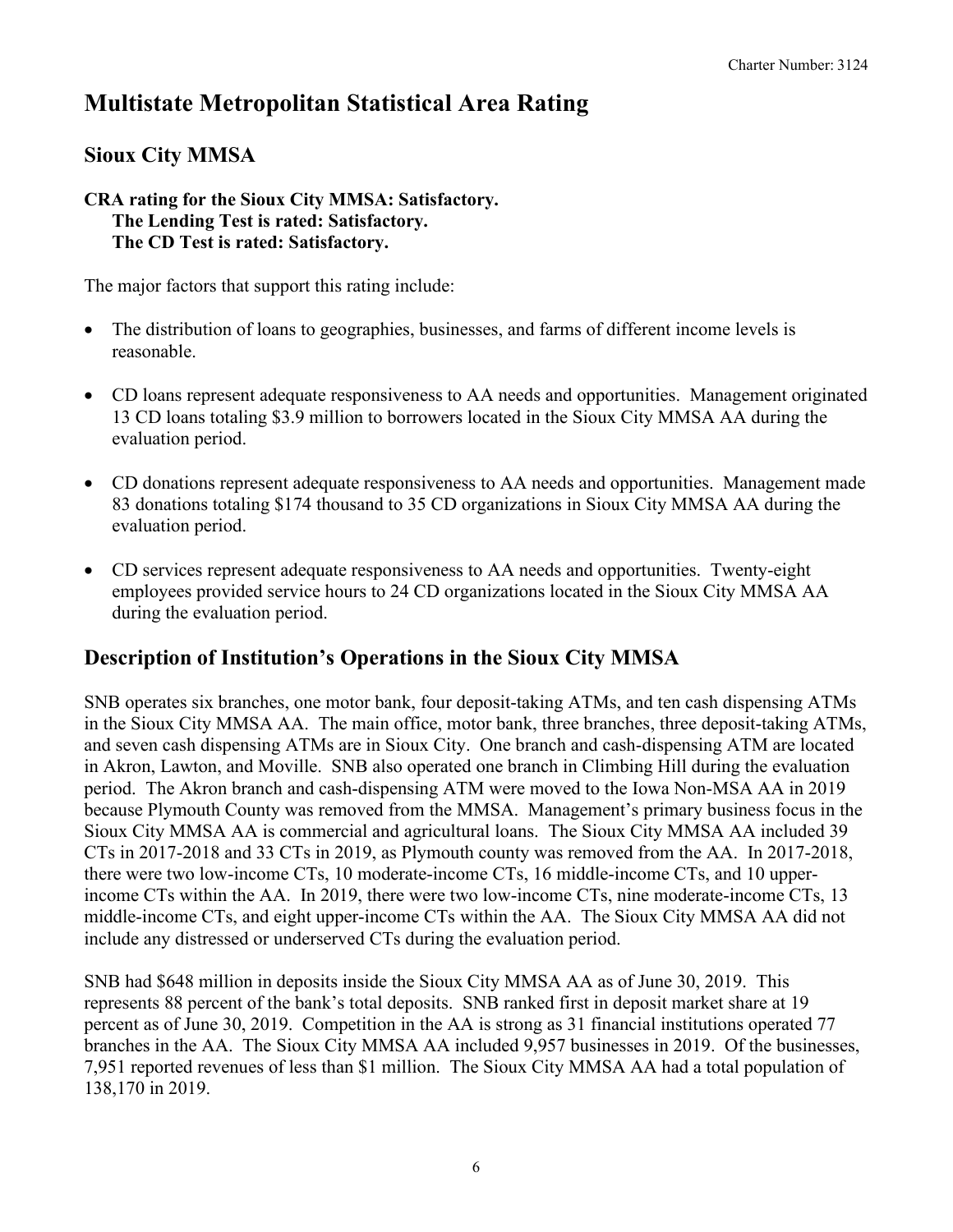The Sioux City MMSA AA's primary products are commercial and agricultural loans. During the evaluation period management originated 5,602 loans totaling \$1.3 billion in the Sioux City MMSA AA. This represents 85 percent of loans by number and 93 percent of total loan originations by dollar during the evaluation period.

| SNB Loan Originations in the Sioux City MMSA AA (1/1/17-12/31/2019) |        |               |               |               |  |  |  |  |  |  |
|---------------------------------------------------------------------|--------|---------------|---------------|---------------|--|--|--|--|--|--|
|                                                                     | Number | Percentage by | Dollar Volume | Percentage by |  |  |  |  |  |  |
|                                                                     |        | Number        | $(\$000s)$    | Dollar Volume |  |  |  |  |  |  |
| <b>Business Loans</b>                                               | 871    | 16            | 473,578       | 37            |  |  |  |  |  |  |
| Farm Loans                                                          | 1,484  | 26            | 549,121       | 43            |  |  |  |  |  |  |
| Home Loans                                                          | 1,439  | 26            | 216,283       | 17            |  |  |  |  |  |  |
| <b>Consumer Loans</b>                                               | 1,808  | 32            | 32,140        |               |  |  |  |  |  |  |
| Total                                                               | 5,602  | 100           | 1,271,122     | 100           |  |  |  |  |  |  |

We were unable to complete any community contacts during this examination. Instead we relied on community contacts completed during 2019 as part of other CRA examinations. The contacts stated the AA benefited from economic growth and a strong economy with low unemployment rates. The contacts identified affordable workforce housing as the main need within the AA as job markets increase. The contacts noted that the area is heavily banked; however, did not note any negative perceptions towards banks in the AA.

The following tables provide information on the demographic composition of the Sioux City MMSA AA during the evaluation period.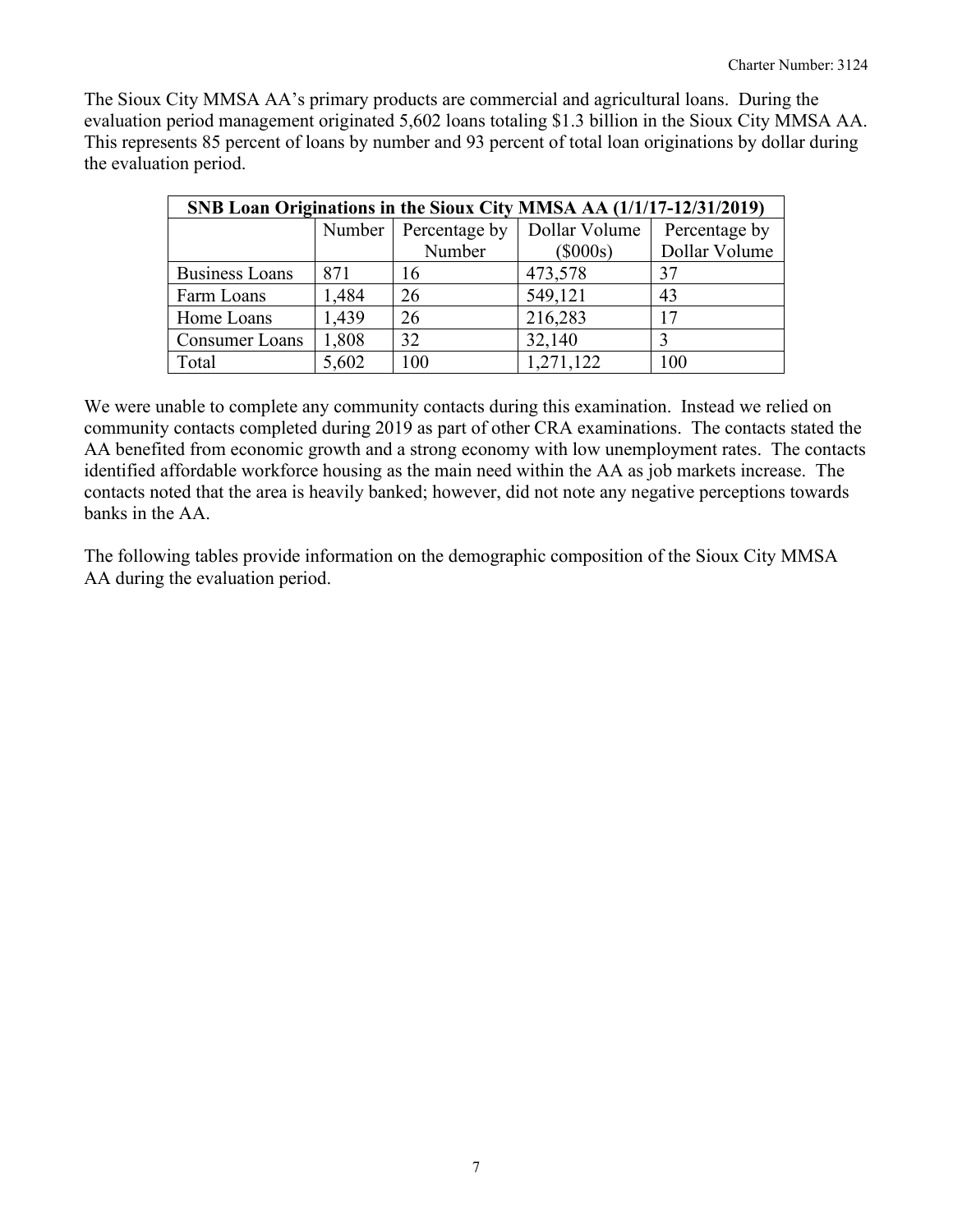| <b>Middle</b><br>$%$ of #<br>41.0<br>40.2<br>40.3<br>41.3                                                                                                                                                                                                | <b>Upper</b><br>$%$ of #<br>25.6<br>34.0<br>34.5 | $NA*$<br>$%$ of #<br>2.6<br>0.0<br>0.0 |  |  |  |  |  |  |  |
|----------------------------------------------------------------------------------------------------------------------------------------------------------------------------------------------------------------------------------------------------------|--------------------------------------------------|----------------------------------------|--|--|--|--|--|--|--|
|                                                                                                                                                                                                                                                          |                                                  |                                        |  |  |  |  |  |  |  |
|                                                                                                                                                                                                                                                          |                                                  |                                        |  |  |  |  |  |  |  |
|                                                                                                                                                                                                                                                          |                                                  |                                        |  |  |  |  |  |  |  |
|                                                                                                                                                                                                                                                          |                                                  |                                        |  |  |  |  |  |  |  |
|                                                                                                                                                                                                                                                          |                                                  |                                        |  |  |  |  |  |  |  |
| 17.0<br>40.7                                                                                                                                                                                                                                             |                                                  |                                        |  |  |  |  |  |  |  |
| 37.7                                                                                                                                                                                                                                                     | 21.1                                             | 0.0                                    |  |  |  |  |  |  |  |
| 42.0                                                                                                                                                                                                                                                     | 30.1                                             | 0.0                                    |  |  |  |  |  |  |  |
| 33.8                                                                                                                                                                                                                                                     | 36.1                                             | 0.0                                    |  |  |  |  |  |  |  |
| 60.9                                                                                                                                                                                                                                                     | 33.7                                             | 0.0                                    |  |  |  |  |  |  |  |
| 22.6                                                                                                                                                                                                                                                     | 39.8                                             | 0.0                                    |  |  |  |  |  |  |  |
| 18.7                                                                                                                                                                                                                                                     | 41.1                                             | 0.0                                    |  |  |  |  |  |  |  |
| \$60,974 Median Housing Value<br>Median Family Income MSA - 43580<br>Sioux City, IA-NE-SD MSA                                                                                                                                                            |                                                  |                                        |  |  |  |  |  |  |  |
|                                                                                                                                                                                                                                                          |                                                  | \$663                                  |  |  |  |  |  |  |  |
| Families Below Poverty Level                                                                                                                                                                                                                             |                                                  |                                        |  |  |  |  |  |  |  |
| 10,422<br>13.1<br>16.9<br>Businesses by Geography<br>Farms by Geography<br>1,183<br>1.0<br>4.4<br>41,869<br>19.9<br>17.7<br>Family Distribution by Income Level<br>61,880<br>23.4<br>16.8<br>Household Distribution by Income Level<br>Median Gross Rent |                                                  |                                        |  |  |  |  |  |  |  |

*(\*) The NA category consists of geographies that have not been assigned an income classification.*

| Low<br>$%$ of #<br>6.1<br>3.7<br>4.2<br>1.2<br>10.3<br>6.2                                                                                                     | AA: 2019 Sioux City MMSA AA<br>Moderate<br>$%$ of #<br>24.2<br>22.2<br>20.7<br>15.8<br>30.6<br>22.6 | <b>Middle</b><br>$%$ of #<br>36.4<br>38.1<br>38.1<br>38.9<br>37.0 | <b>Upper</b><br>$%$ of #<br>30.3<br>36.0<br>37.0<br>44.1<br>22.1 | $NA*$<br>$%$ of #                                                                                                 |  |  |  |
|----------------------------------------------------------------------------------------------------------------------------------------------------------------|-----------------------------------------------------------------------------------------------------|-------------------------------------------------------------------|------------------------------------------------------------------|-------------------------------------------------------------------------------------------------------------------|--|--|--|
|                                                                                                                                                                |                                                                                                     |                                                                   |                                                                  |                                                                                                                   |  |  |  |
|                                                                                                                                                                |                                                                                                     |                                                                   |                                                                  | 3.0                                                                                                               |  |  |  |
|                                                                                                                                                                |                                                                                                     |                                                                   |                                                                  | 0.0                                                                                                               |  |  |  |
|                                                                                                                                                                |                                                                                                     |                                                                   |                                                                  | 0.0<br>0.0<br>0.0<br>0.0                                                                                          |  |  |  |
|                                                                                                                                                                |                                                                                                     |                                                                   |                                                                  |                                                                                                                   |  |  |  |
|                                                                                                                                                                |                                                                                                     |                                                                   |                                                                  |                                                                                                                   |  |  |  |
|                                                                                                                                                                |                                                                                                     |                                                                   |                                                                  |                                                                                                                   |  |  |  |
|                                                                                                                                                                |                                                                                                     | 34.7<br>36.6                                                      |                                                                  |                                                                                                                   |  |  |  |
| 16.2                                                                                                                                                           | 12.9                                                                                                | 28.1                                                              | 0.0                                                              |                                                                                                                   |  |  |  |
| 2.4                                                                                                                                                            | 4.2                                                                                                 | 42.6                                                              | 50.8                                                             | 0.0                                                                                                               |  |  |  |
| 21.3                                                                                                                                                           | 17.8                                                                                                | 22.9                                                              | 38.0                                                             | 0.0                                                                                                               |  |  |  |
| 24.4                                                                                                                                                           | 17.1                                                                                                | 18.6                                                              | 39.9                                                             | 0.0                                                                                                               |  |  |  |
| 51,885<br>Household Distribution by Income Level<br>\$111,376<br>Median Family Income MSA - 43580<br>\$59,402 Median Housing Value<br>Sioux City, IA-NE-SD MSA |                                                                                                     |                                                                   |                                                                  |                                                                                                                   |  |  |  |
|                                                                                                                                                                |                                                                                                     |                                                                   |                                                                  | \$670                                                                                                             |  |  |  |
|                                                                                                                                                                |                                                                                                     |                                                                   |                                                                  | 10.9%                                                                                                             |  |  |  |
|                                                                                                                                                                |                                                                                                     |                                                                   | Median Gross Rent                                                | Families Below Poverty Level<br>Source: 2015 ACS and 2019 D&B data. Due to rounding, totals may not equal 100.0%. |  |  |  |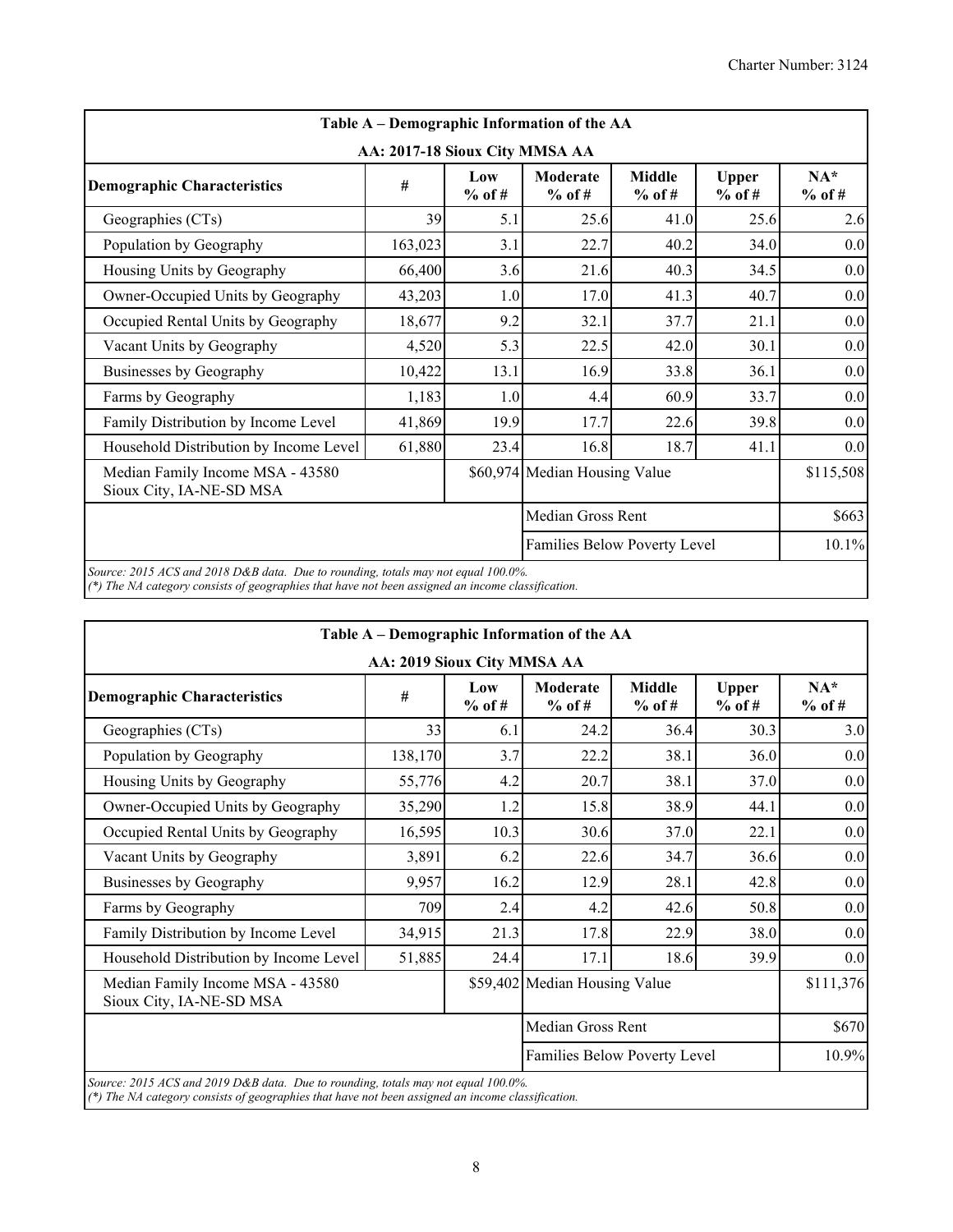### **Scope of Evaluation in Sioux City MMSA**

SNB operates one AA in the Sioux City MMSA. The rating for the MMSA is solely based on a fullscope review of this AA.

## **CONCLUSIONS WITH RESPECT TO PERFORMANCE TESTS IN SIOUX CITY MMSA**

## **LENDING TEST**

The bank's performance under the Lending Test in the Sioux City MMSA is rated Satisfactory.

Based on a full-scope review, the bank's performance in the Sioux City MMSA AA is reasonable.

### **Distribution of Loans by Income Level of the Geography**

The bank exhibits reasonable geographic distribution of loans in the MMSA.

Plymouth County was removed from the Sioux City MMSA effective January 1, 2019. We evaluated loans originated in 2017-2018 with loans originated in 2019 since the county moved from one AA to the other. We chose the same number of loans from each AA for each evaluation year to ensure accuracy and that each AA is considered equally. We determined our conclusions based on the 2019 CRA tables from 2015 ACS data, but are discussing both sets of demographic data to provide a complete description of bank performance.

#### *Small Loans to Businesses*

Refer to Table Q in the "MMSA" section of Appendix D for the facts and data used to evaluate the geographic distribution of the bank's originations and purchases of small loans to businesses.

The geographic distribution of small loans to businesses in the Sioux City MMSA AA is excellent. Management originated 35 percent of loans by number to small businesses located in a low-income CTs and 5 percent of loans by number to small businesses located in moderate-income CTs. In 2017-2018, 2015 ACS data indicates 13 percent of businesses were located in a low-income CT and 17 percent of businesses were located in a moderate-income CT. Aggregate data indicates 13 percent of loans were made to businesses located in a low-income CT and 17 percent of loans were made to businesses located in a moderate-income CT. In 2019, 2015 ACS data indicates 16 percent of businesses were located in low-income CTs and 13 percent of businesses were located in a moderate-income CT. Aggregate data indicates 15 percent of loans were made to businesses located in a low-income CT and 15 percent of loans were made to businesses located in a moderate-income CT.

#### *Small Loans to Farms*

Refer to Table S in the "MMSA" section of Appendix D for the facts and data used to evaluate the geographic distribution of the bank's originations and purchases of small loans to farms.

The geographic distribution of small loans to farms in the Sioux City MMSA AA is reasonable. Management did not originate any loans to farms located in a low- or moderate-income CT in our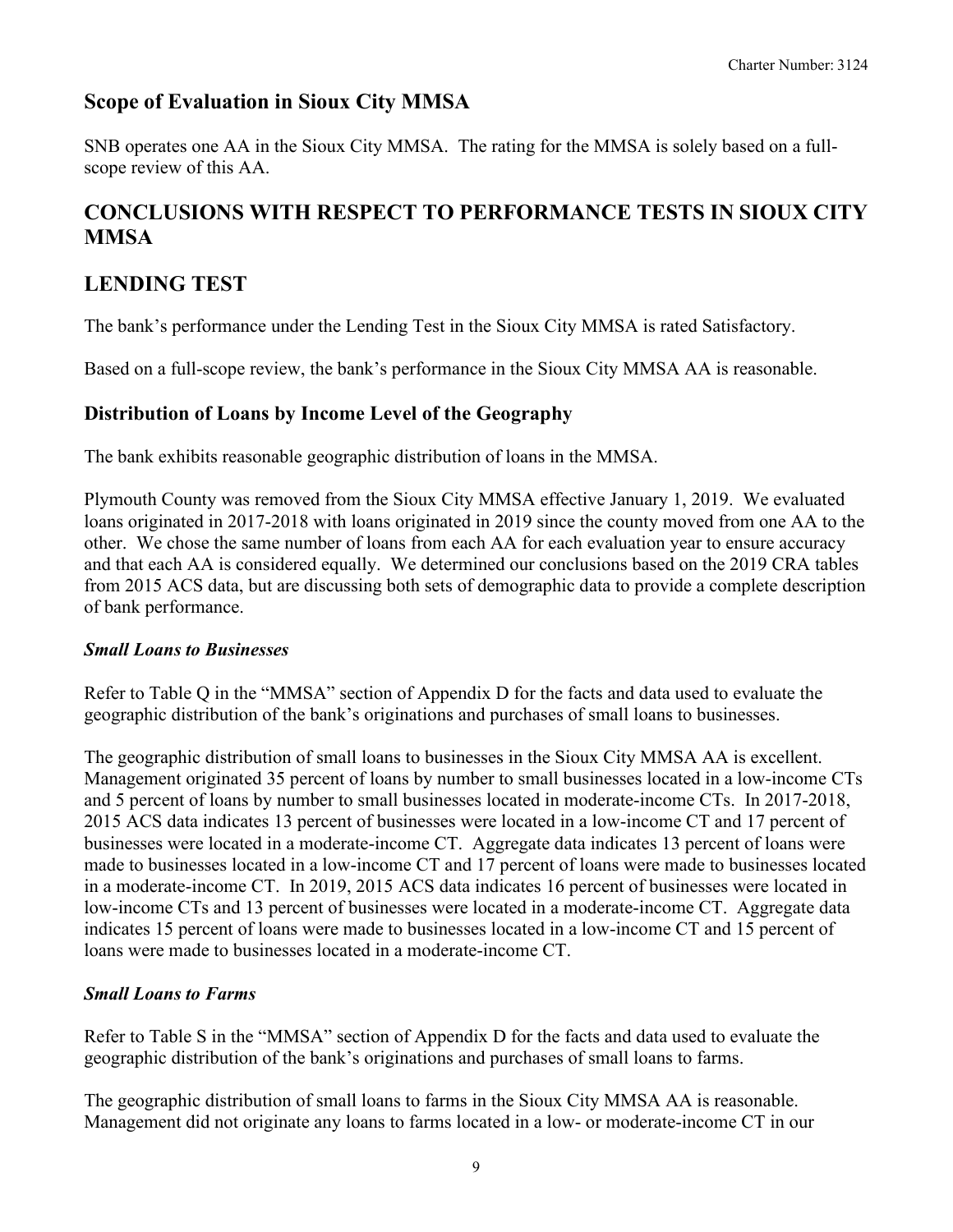sample; however, performance is reasonable when considering the limited lending opportunities and aggregate data comparators. In 2017-2018, 2015 ACS data indicates 1 percent of farms were located in a low-income CT and 4 percent were located in a moderate-income CT. Aggregate data indicates only 0.1 percent of loans were made to farms located in a low-income CT and 2 percent to farms in a moderate-income CT. In 2019, 2015 ACS data indicates 2 percent of farms were located in a lowincome CT and 4 percent were located in a moderate-income CT. Aggregate data indicates 0.2 percent of loans were made to farms located in a low-income CT and 0 percent of loans were made to farms located in a moderate-income CT.

#### *Lending Gap Analysis*

We did not identify any unexplained any lending gaps in our geographic testing.

#### **Distribution of Loans by Income Level of the Borrower**

The bank exhibits a reasonable distribution of loans to businesses and farms of different sizes, given the product lines offered by the bank.

#### *Small Loans to Businesses*

Refer to Table R in the "MMSA" section of Appendix D for the facts and data used to evaluate the borrower distribution of the bank's originations and purchases of small loans to businesses.

The distribution of loans to businesses of different sizes in the Sioux City MMSA AA is reasonable. Small businesses are defined as those with gross annual revenues (GAR) of \$1 million or less. Management originated 60 percent of loans by number to businesses with GAR less than or equal to \$1 million. In 2017-2018, 2015 ACS data indicates 78 percent of businesses reported GAR less than or equal to \$1 million. Aggregate data indicates 48 percent of loans were made to businesses with GAR less than or equal to \$1 million. In 2019, 2015 ACS data indicates 80 percent of businesses reported GAR less than or equal to \$1 million. Aggregate data indicates 46 percent of loans were made to businesses with GAR less than or equal to \$1 million.

#### *Small Loans to Farms*

Refer to Table T in the "MMSA" section of Appendix D for the facts and data used to evaluate the borrower distribution of the bank's originations and purchases of small loans to farms.

The distribution of loans to farms of different sizes in the Sioux City MMSA AA is reasonable. Small farms are defined as those with GAR of \$1 million or less. Management originated 68 percent of loans by number to farms with GAR less than or equal to \$1 million. In 2017-2018, 2015 ACS data indicates 98 percent of farms reported GAR less than or equal to \$1 million. Aggregate data indicates 63 percent of loans were made to farms with GAR less than or equal to \$1 million. In 2019, 2015 ACS data indicates 98 percent of farms reported GAR less than or equal to \$1 million. Aggregate data indicates 67 percent of loans were made to farms with GAR less than or equal to \$1 million.

#### **Responses to Complaints**

No complaints related to SNB's CRA performance in the Sioux City MMSA AA were received by the bank or the OCC during the evaluation period.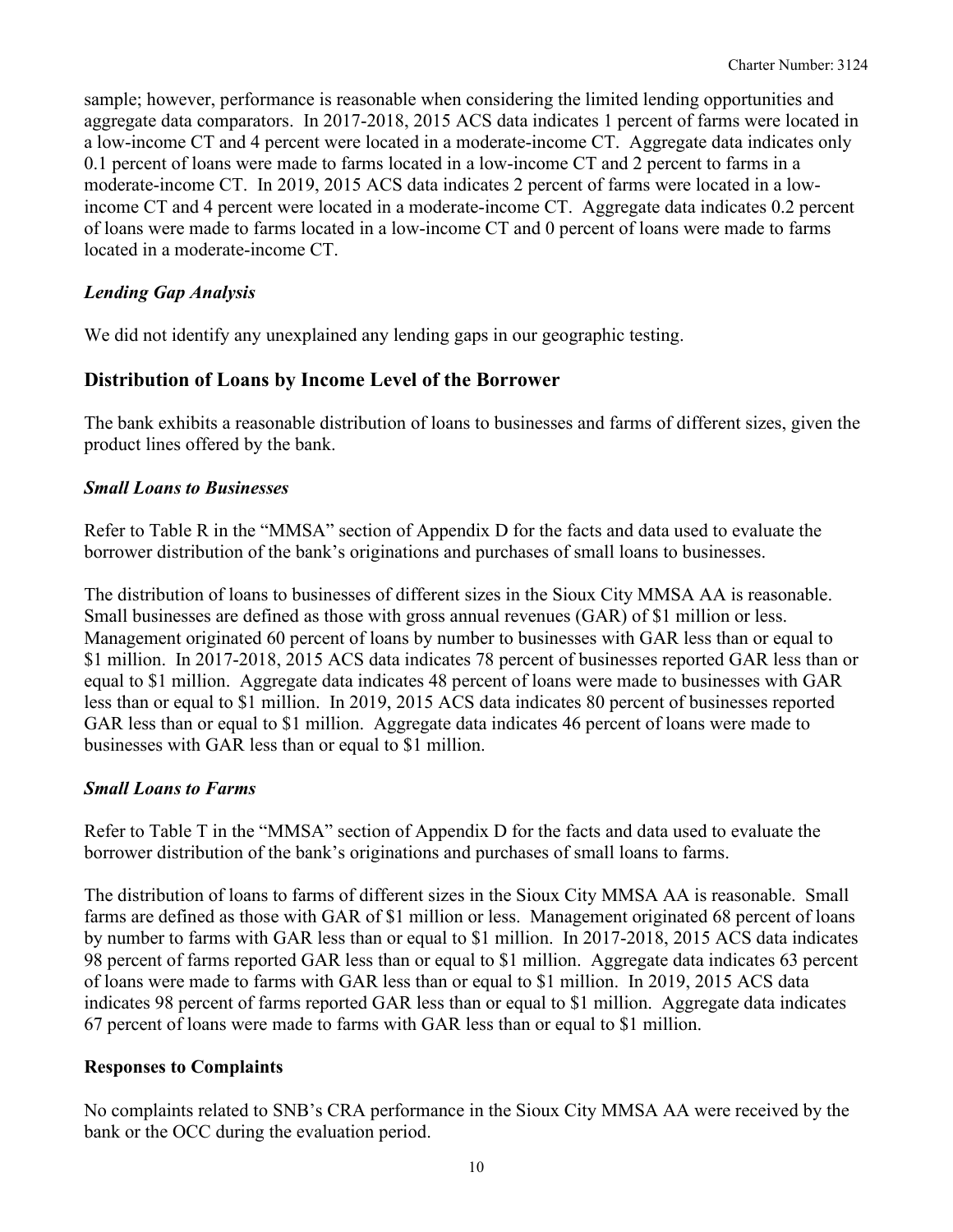## **CD TEST**

The bank's performance under the CD Test in the Sioux City MMSA is rated Satisfactory.

Based on a full-scope the review, the bank exhibits adequate responsiveness to CD needs in the MMSA through CD loans, qualified investments, and CD services, as appropriate, considering the bank's capacity and the need and availability of such opportunities for CD in the bank's AA.

#### **Number and Amount of CD Loans**

Refer to the CD Loan table below for the facts and data used to evaluate the bank's level of CD lending. The table includes all CD loans, including multifamily loans that also qualify as CD loans.

|                 |        | <b>CD</b> Loans |           |               |
|-----------------|--------|-----------------|-----------|---------------|
|                 |        |                 | Total     |               |
| AA              | Number | Percentage      | Dollar    | Percentage by |
|                 |        | by Number       | Volume    | Dollar Volume |
|                 |        |                 | \$(000's) |               |
| Sioux City MMSA | 13     | 100             | 3,917     | 100           |

SNB originated a satisfactory level of CD loans in the Sioux City MMSA AA during the evaluation period. Management originated 13 CD loans totaling \$3.9 million during the evaluation period. This represents 3.4 percent of the AA's allocated tier one capital as of December 31, 2019. Capital was allocated based on the bank's portion of deposits in the Sioux City MMSA AA. The loans supported community services and affordable housing and revitalized/stabilized a moderate-income CT in the AA.

#### **Number and Amount of Qualified Investments**

| <b>Qualified Investments</b> |       |           |    |           |      |         |           |        |       |               |  |  |
|------------------------------|-------|-----------|----|-----------|------|---------|-----------|--------|-------|---------------|--|--|
|                              |       | Prior     |    | Current   |      |         | Total     |        |       | Unfunded      |  |  |
| AA                           |       | Period*   |    | Period    |      |         |           |        |       | Commitments** |  |  |
|                              | #     | \$(000's) | #  | \$(000's) | $\#$ | $%$ of  | \$(000's) | $%$ of | #     | \$(000's)     |  |  |
|                              |       |           |    |           |      | Total # |           | Total  |       |               |  |  |
|                              |       |           |    |           |      |         |           |        |       |               |  |  |
| Sioux City MMSA              | $- -$ | --        | 83 | 174       | 83   | 100     | 174       | 100    | $- -$ | $-$           |  |  |

\* Prior Period Investments' means investments made in a previous evaluation period that are outstanding as of the examination date. \*\* Unfunded Commitments' means legally binding investment commitments that are tracked and recorded by the institution's financial reporting system.

The Qualified Investment Table, shown above, sets forth the information and data used to evaluate the bank's level of qualified CD investments. This table includes all CD investments, including prior period investments that remain outstanding as of the examination date.

SNB made an adequate level of CD investments in the Sioux City MMSA AA during the evaluation period. CD investments and donations totaled \$174 thousand and represented 0.2 percent of allocated

<span id="page-12-0"></span><sup>\*</sup> 'Prior Period Investments' means investments made in a previous evaluation period that are outstanding as of the examination date.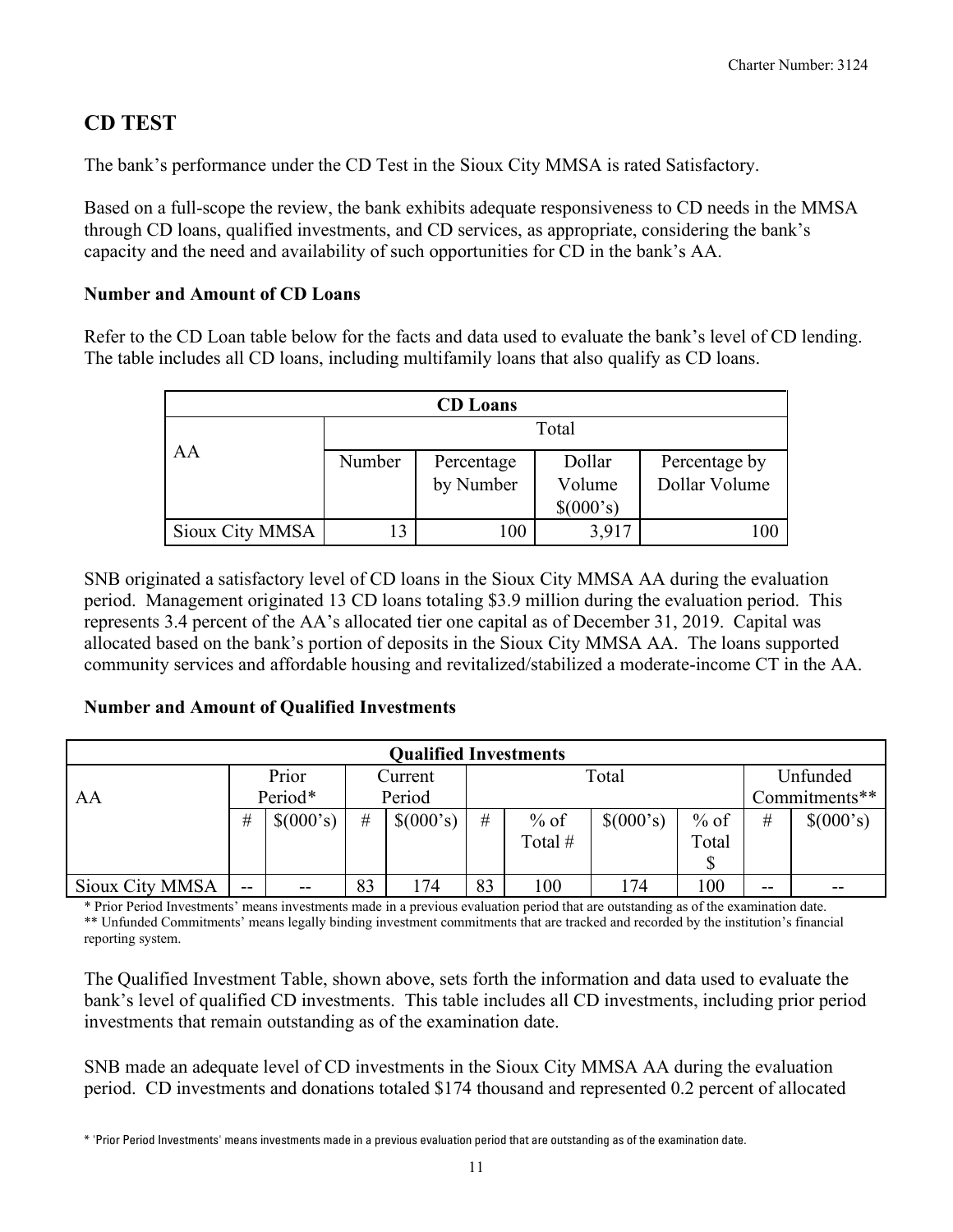tier one capital as of December 31, 2019. Capital was allocated based on the bank's portion of deposits in the Sioux City MMSA AA. Management made 83 donations to 35 different qualifying organizations benefiting affordable housing and community services in the AA.

Management did not purchase any CD investments during the evaluation period. There were no prior investments to consider.

#### **Extent to Which the Bank Provides CD Services**

CD services represent adequate responsiveness to CD needs and opportunities in the Sioux City MMSA AA. Twenty-eight employees provided 361 service hours to 24 different qualifying organizations during the evaluation period. The organizations supported community services for LMI individuals and affordable housing in the AA. The following are examples of some of the CD services provided to the Sioux City MMSA AA during the evaluation period:

- One employee serves on the Board of an organization that provides housing for homeless individuals.
- Two employees serve on the Board for an organization that provides community services for abuse and sexual assault victims.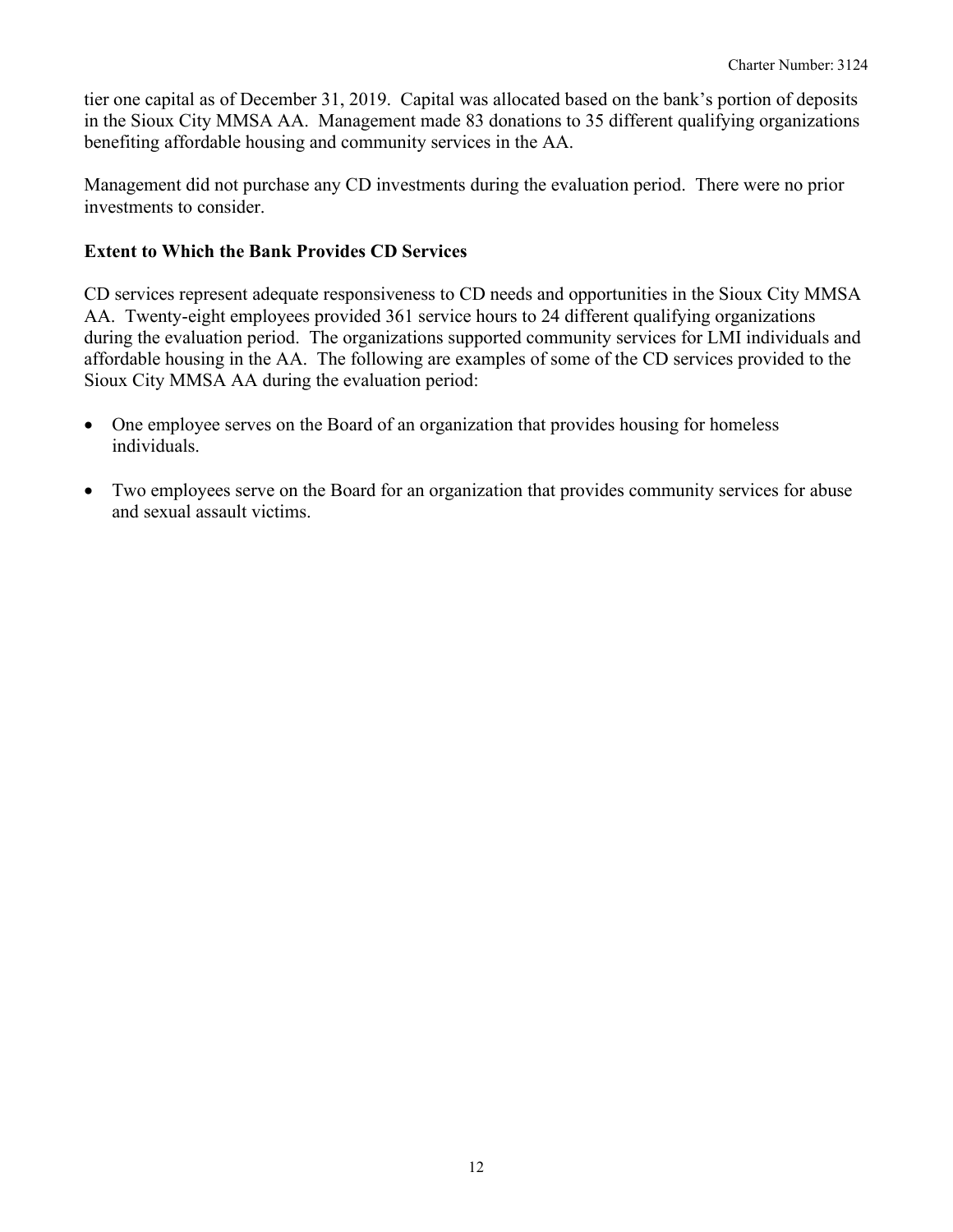## **State Rating**

### **State of Iowa**

#### **CRA rating for the State of Iowa: Satisfactory. The Lending Test is rated: Satisfactory. The CD Test is rated: Needs to Improve.**

The major factors that support this rating include:

- The distribution of loans to geographies, households, and farms of different income levels is reasonable.
- CD loans represent very poor responsiveness to AA needs and opportunities. Management did not originate any CD loans in the Iowa Non-MSA AA during the evaluation period.
- CD donations represent poor responsiveness to AA needs and opportunities. Management made four donations totaling \$1 thousand to one CD organization in the Iowa Non-MSA AA during the evaluation period. Management did not purchase any CRA investments during the evaluation period.
- CD services represent very poor responsiveness to AA needs and opportunities. There were no qualifying service hours completed in the Iowa Non-MSA AA during the evaluation period.

### **Description of Institution's Operations in Iowa**

SNB operates two branches, one deposit-taking ATM, and one ATM cash dispensing ATM in the Iowa Non-MSA AA. One branch and cash-dispensing ATM are located in Akron. The Akron branch and cash-dispensing ATM were included in the Sioux City MMSA during 2017-2018 and the Iowa Non-MSA AA in 2019. One branch and one deposit-taking ATM are located in Mapleton. Management's primary business focus in the Iowa Non-MSA AA is consumer and agricultural loans. The Iowa Non-MSA AA included four CTs in 2017-2018 and ten CTs in 2019, as Plymouth county was included in the AA effective January 1, 2019. In 2017-2018, there were no low-income CTs, one moderate-income CT, three middle-income CTs, and no upper-income CTs within the AA. In 2019, there were no low-income CTs, two moderate-income CTs, six middle-income CTs, and two upper-income CTs within the AA. The Iowa Non-MSA AA did not include any distressed or underserved CTs during the evaluation period.

SNB had \$86.4 million in deposits inside the Iowa Non-MSA AA as of June 30, 2019. This represents 12 percent of the bank's total deposits. SNB held a 7 percent deposit market share as of June 30, 2019. Competition is moderate as there were 16 financial institutions operating 27 branches in the AA with SNB ranking fifth in deposit market share. The AA included 2,729 businesses of which 2,253 reported GAR of less than \$1 million. The Iowa Non-MSA AA had a total population of 33,941 in 2019.

SNB's primary lending products in the Iowa Non-MSA AA are consumer and agricultural loans. During the evaluation period management originated 995 loans totaling \$99.8 million in the Iowa Non-MSA AA. This represents 15 percent of loans by number and 7 percent of total loan originations by dollar during the evaluation period.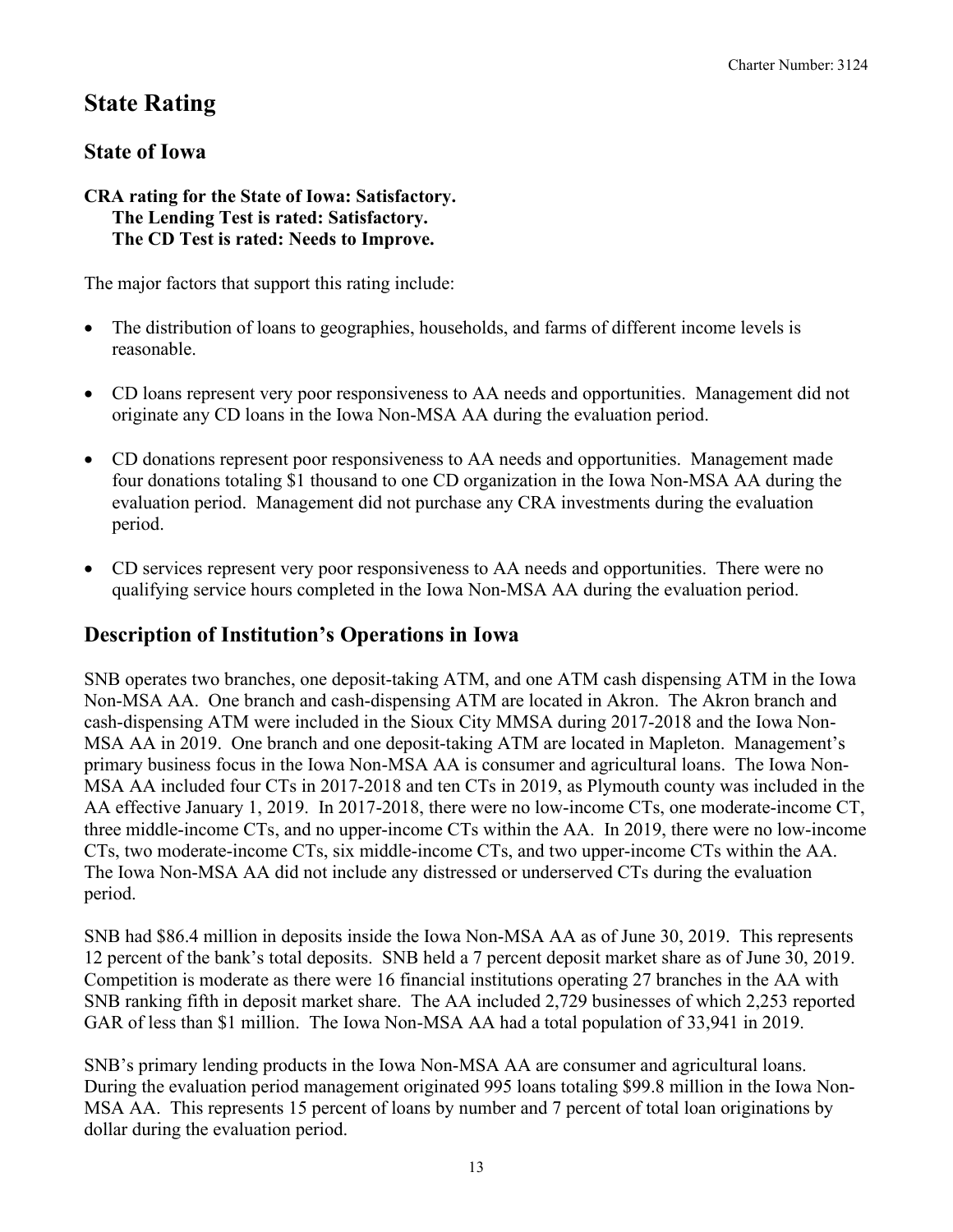| SNB Loan Originations in the Iowa Non-MSA AA (1/1/17-12/31/2019) |        |               |               |               |  |  |  |  |  |  |
|------------------------------------------------------------------|--------|---------------|---------------|---------------|--|--|--|--|--|--|
|                                                                  | Number | Dollar Volume | Percentage by |               |  |  |  |  |  |  |
|                                                                  |        | Number        | $(\$000s)$    | Dollar Volume |  |  |  |  |  |  |
| Business Loans                                                   | 56     |               | 2,535         |               |  |  |  |  |  |  |
| Farm Loans                                                       | 394    | 39            | 85,176        | 85            |  |  |  |  |  |  |
| Home Loans                                                       | 87     |               | 6,693         |               |  |  |  |  |  |  |
| Consumer Loans                                                   | 458    | 46            | 5,417         |               |  |  |  |  |  |  |
| Total                                                            | 995    | 100           | 99,821        | 100           |  |  |  |  |  |  |

We were unable to complete any community contacts during this examination. Instead, we relied on community contacts completed during 2017 and 2018 as part of other CRA examinations. The contacts identified a possible need for financing options for LMI individuals as cost of living is high compared to the population's income. The contacts identified agriculture as the primary credit need given the rural demographics. The contacts did not identify any negative perceptions of the banks serving the area.

The following tables provide information on the demographic composition of the Iowa Non-MSA AA during the evaluation period.

| Table A – Demographic Information of the AA                                                                                                                                             |                                                                                                       |                  |                              |             |      |      |  |  |  |  |  |
|-----------------------------------------------------------------------------------------------------------------------------------------------------------------------------------------|-------------------------------------------------------------------------------------------------------|------------------|------------------------------|-------------|------|------|--|--|--|--|--|
| AA: 2017-18 Iowa Non-MSA                                                                                                                                                                |                                                                                                       |                  |                              |             |      |      |  |  |  |  |  |
| <b>Demographic Characteristics</b>                                                                                                                                                      | <b>Middle</b><br>Moderate<br><b>Upper</b><br>Low<br>#<br>$%$ of #<br>$%$ of #<br>$%$ of #<br>$%$ of # |                  |                              |             |      |      |  |  |  |  |  |
| Geographies (CTs)                                                                                                                                                                       |                                                                                                       | 0.0 <sub>l</sub> | 25.0                         | 75.0        | 0.0  | 0.0  |  |  |  |  |  |
| Population by Geography                                                                                                                                                                 | 9,088                                                                                                 | 0.0              | 32.1                         | 67.9        | 0.0  | 0.0  |  |  |  |  |  |
| Housing Units by Geography                                                                                                                                                              | 4,719                                                                                                 | 0.0              | 30.2                         | 69.8        | 0.0  |      |  |  |  |  |  |
| Owner-Occupied Units by Geography                                                                                                                                                       | 2,885                                                                                                 | 0.0              | 24.0                         | 76.0<br>0.0 |      |      |  |  |  |  |  |
| Occupied Rental Units by Geography                                                                                                                                                      | 1,158                                                                                                 | 0.0              | 50.1                         | 49.9        | 0.0  | 0.0  |  |  |  |  |  |
| Vacant Units by Geography                                                                                                                                                               | 676                                                                                                   | 0.0              | 22.9                         | 77.1        | 0.0  | 0.0  |  |  |  |  |  |
| Businesses by Geography                                                                                                                                                                 | 688                                                                                                   | 0.0              | 38.4                         | 61.6        | 0.0  | 0.0  |  |  |  |  |  |
| Farms by Geography                                                                                                                                                                      | 185                                                                                                   | 0.0              | 10.3                         | 89.7        | 0.0  | 0.0  |  |  |  |  |  |
| Family Distribution by Income Level                                                                                                                                                     | 2,418                                                                                                 | 22.0             | 22.8                         | 21.5        | 33.8 | 0.0  |  |  |  |  |  |
| Household Distribution by Income Level                                                                                                                                                  | 4,043                                                                                                 | 29.8             | 19.1                         | 17.7        | 33.5 | 0.0  |  |  |  |  |  |
| Median Family Income Non-MSAs - IA                                                                                                                                                      | \$61,934 Median Housing Value                                                                         |                  |                              |             |      |      |  |  |  |  |  |
| Median Gross Rent                                                                                                                                                                       |                                                                                                       |                  |                              |             |      |      |  |  |  |  |  |
|                                                                                                                                                                                         |                                                                                                       |                  | Families Below Poverty Level |             |      | 9.5% |  |  |  |  |  |
| Source: 2015 ACS and 2018 D&B data. Due to rounding, totals may not equal 100.0%.<br>$(*)$ The NA category consists of geographies that have not been assigned an income classification |                                                                                                       |                  |                              |             |      |      |  |  |  |  |  |

### **Iowa Non-MSA AA**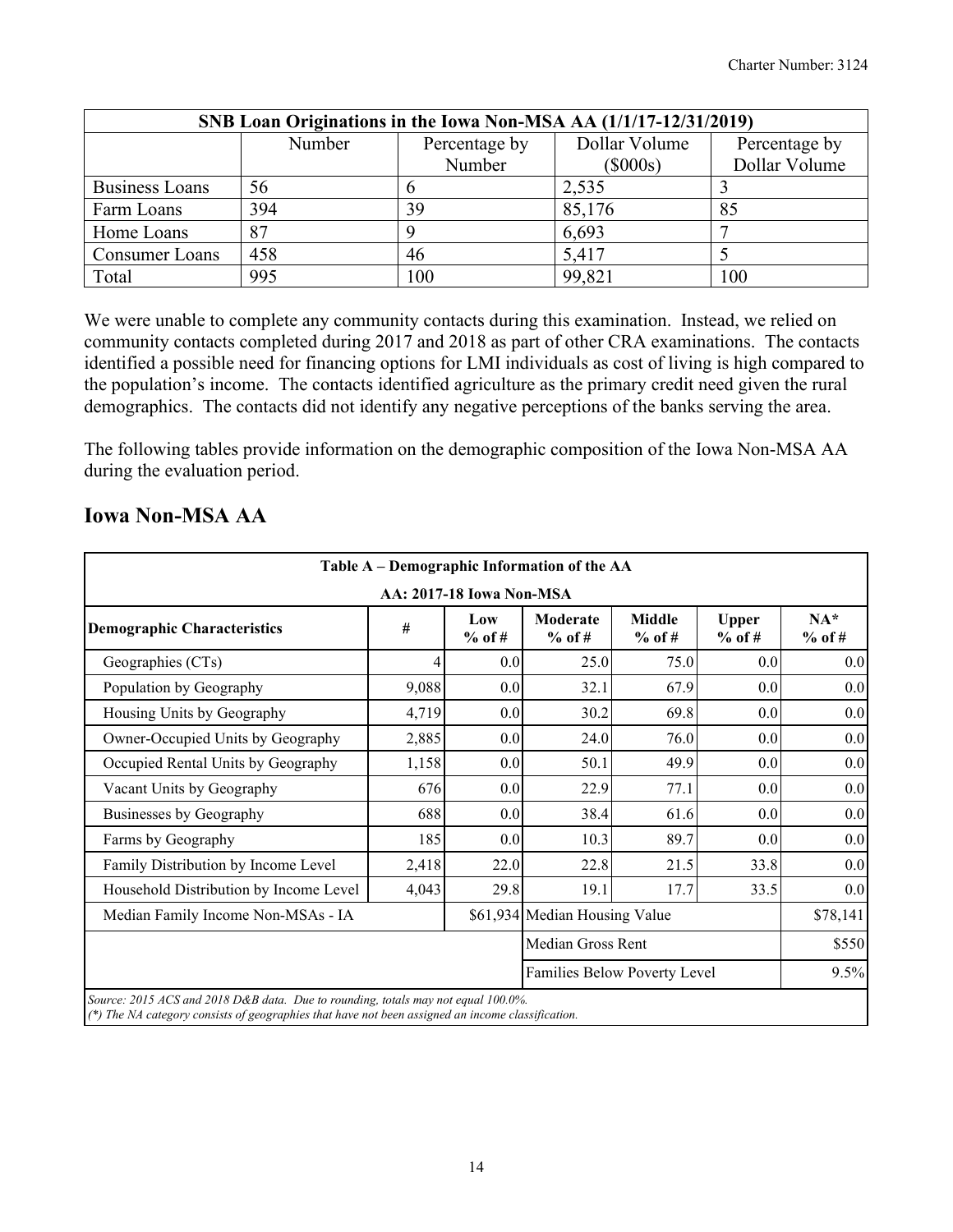| Table A – Demographic Information of the AA<br>AA: 2019 Iowa Non-MSA AA |        |                 |                      |                           |                          |                   |  |  |  |  |  |
|-------------------------------------------------------------------------|--------|-----------------|----------------------|---------------------------|--------------------------|-------------------|--|--|--|--|--|
| <b>Demographic Characteristics</b>                                      | #      | Low<br>$%$ of # | Moderate<br>$%$ of # | <b>Middle</b><br>$%$ of # | <b>Upper</b><br>$%$ of # | $NA*$<br>$%$ of # |  |  |  |  |  |
| Geographies (CTs)                                                       | 10     | 0.0             | 20.0                 | 60.0                      | 20.0                     | 0.0               |  |  |  |  |  |
| Population by Geography                                                 | 33,941 | 0.0             | 19.3                 | 46.1                      | 34.6                     | 0.0               |  |  |  |  |  |
| Housing Units by Geography                                              | 15,343 | 0.0             | 20.2                 | 47.4                      | 32.4                     | 0.0               |  |  |  |  |  |
| Owner-Occupied Units by Geography                                       | 10,798 | 0.0             | 16.3                 | 47.0                      | 36.7                     | 0.0               |  |  |  |  |  |
| Occupied Rental Units by Geography                                      | 3,240  | 0.0             | 33.6                 | 42.8                      | 23.5                     | 0.0               |  |  |  |  |  |
| Vacant Units by Geography                                               | 1,305  | 0.0             | 19.7                 | 61.8                      | 18.5                     | 0.0               |  |  |  |  |  |
| Businesses by Geography                                                 | 2,729  | 0.0             | 29.7                 | 43.0                      | 27.3                     | 0.0               |  |  |  |  |  |
| Farms by Geography                                                      | 670    | 0.0             | 6.4                  | 75.4                      | 18.2                     | 0.0               |  |  |  |  |  |
| Family Distribution by Income Level                                     | 9,372  | 15.4            | 18.5                 | 21.2                      | 44.9                     | 0.0               |  |  |  |  |  |
| Household Distribution by Income Level                                  | 14,038 | 21.5            | 16.4                 | 18.9                      | 43.2                     | 0.0               |  |  |  |  |  |
| \$61,681 Median Housing Value<br>Median Family Income Non-MSAs - IA     |        |                 |                      |                           |                          |                   |  |  |  |  |  |
|                                                                         |        |                 | Median Gross Rent    |                           |                          | \$583             |  |  |  |  |  |
| Families Below Poverty Level                                            |        |                 |                      |                           |                          |                   |  |  |  |  |  |

### **Scope of Evaluation in Iowa**

SNB operates one AA in the State of Iowa, the Iowa Non-MSA AA. The rating for the State of Iowa is solely based on a full-scope review of this AA.

## **CONCLUSIONS WITH RESPECT TO PERFORMANCE TESTS IN IOWA**

### **LENDING TEST**

The bank's performance under the Lending Test in Iowa is rated Satisfactory.

### **Conclusions for the Area Receiving a Full Scope Review**

Based on a full scope review, the bank's lending performance in the state of Iowa is reasonable.

#### **Distribution of Loans by Income Level of the Geography**

The bank exhibits reasonable geographic distribution of loans in the state.

Plymouth County was included in the Iowa Non-MSA AA effective January 1, 2019. We evaluated loans originated in 2017-2018 with loans originated in 2019 since the county moved from one rating area to the other. We chose the same number of loans from each AA for each evaluation year to ensure accuracy and that each AA is considered equally. We determined our conclusions based on the 2019 CRA tables from 2015 ACS data, but are discussing both sets of data to provide a complete description of bank performance.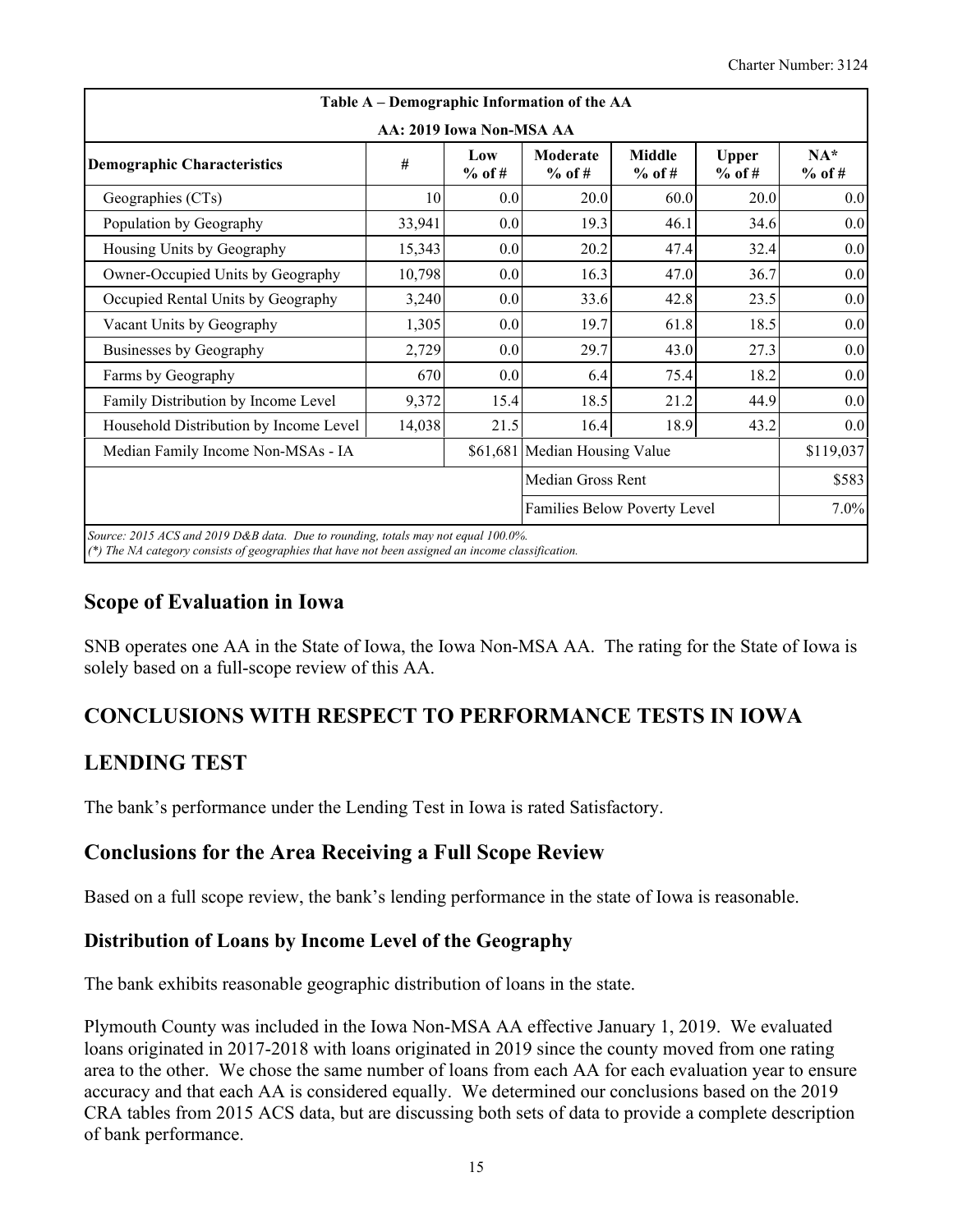#### *Small Loans to Farms*

Refer to Table S in the State of Iowa section of Appendix D for the facts and data used to evaluate the geographic distribution of the bank's originations and purchases of small loans to farms.

The geographic distribution of small loans to farms in the Iowa Non-MSA AA is reasonable. There were no low-income CTs in the Iowa Non-MSA AA during the evaluation period. Management originated 5 percent of loans by number to farms located in moderate-income CTs. In 2017-2018, 2015 ACS data indicates 10 percent of farms were located in a moderate-income CT. Aggregate data indicates 6 percent of loans were made to farms located in a moderate-income CT. In 2019, 2015 ACS data indicates 6 percent of farms were located in a moderate-income CT. Aggregate data indicates 5 percent of loans were made to farms located in a moderate-income CT.

#### *Consumer Loans*

Refer to Table U in the State of Iowa section of Appendix D for the facts and data used to evaluate the geographic distribution of the bank's consumer loan originations and purchases.

The geographic distribution of consumer loans to CTs of different income levels in the Iowa Non-MSA AA is reasonable. There were no low-income CTs in the Iowa Non-MSA AA during the evaluation period. Moderate-income CTs are not in close proximity to SNB's branches. Management originated 13 percent of loans by number to households located in moderate-income CTs. In 2017-2018, 2015 ACS data indicates 32 percent of households were located in a moderate-income CT. In 2019, 2015 ACS data indicates 20 percent of households were located in a moderate-income CT.

#### **Distribution of Loans by Income Level of the Borrower**

The bank exhibits excellent distribution of loans to households of different income levels and farms of different sizes, given the product lines offered by the bank.

#### *Small Loans to Farms*

Refer to Table T in the State of Iowa section of Appendix D for the facts and data used to evaluate the borrower distribution of the bank's originations and purchases of small loans to farms.

The distribution of loans to farms of different sizes in the Iowa Non-MSA AA is excellent. Small farms are defined as those with GAR of \$1 million or less. Management originated 75 percent of loans by number to farms with GAR less than or equal to \$1 million. In 2017-2018, 2015 ACS data indicates 100 percent of farms reported GAR less than or equal to \$1 million. Aggregate data indicates 63 percent of loans were made to farms with GAR less than or equal to \$1 million. In 2019, 2015 ACS data indicates 99 percent of farms reported GAR less than or equal to \$1 million. Aggregate data indicates 61 percent of loans were made to farms with GAR less than or equal to \$1 million. We placed more weight on the aggregate data for this analysis as this is more reflective of performance in the AA compared to similarly-sized bank performance.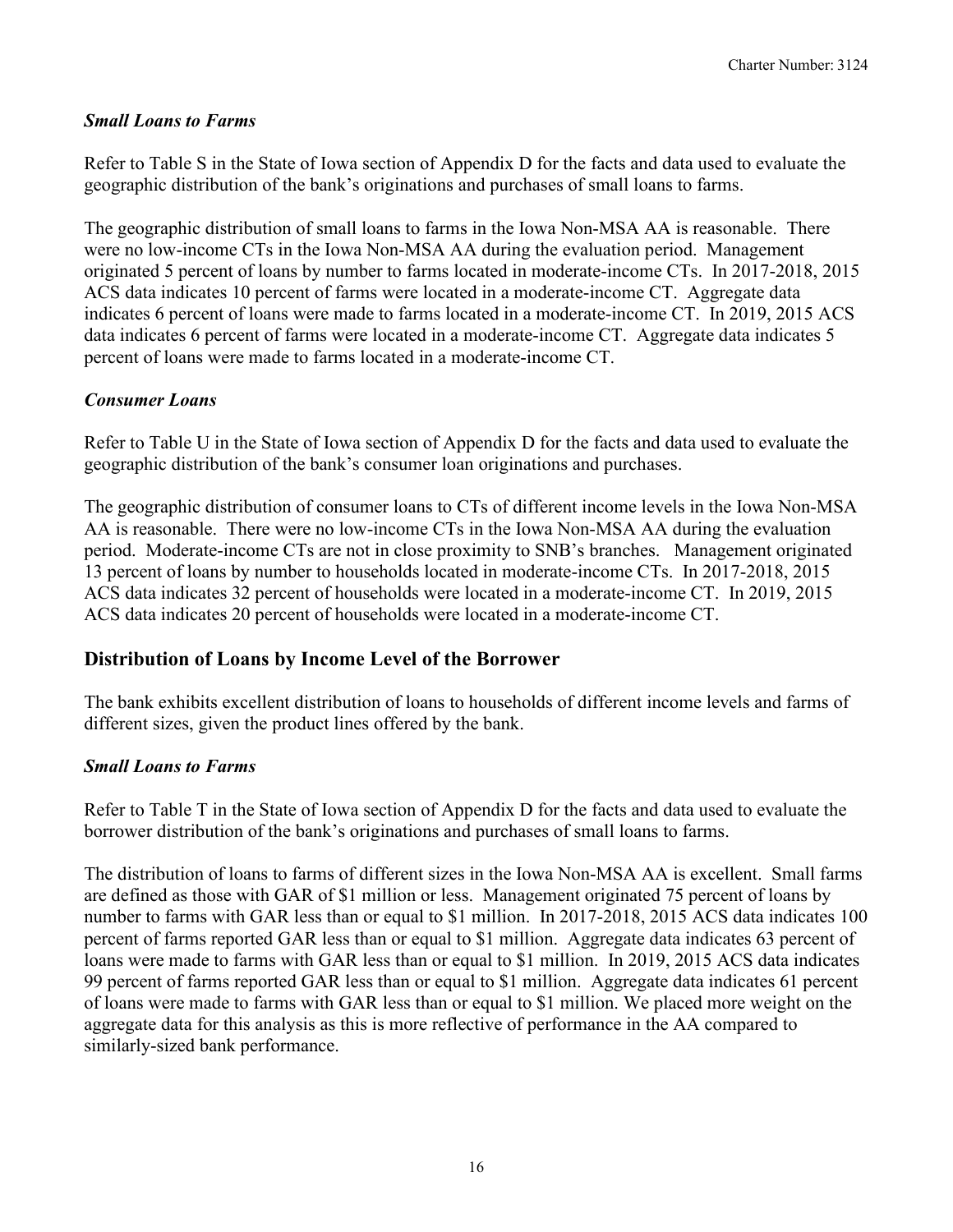#### *Consumer Loans*

Refer to Table V in the State of Iowa section of Appendix D for the facts and data used to evaluate the borrower distribution of the bank's consumer loan originations and purchases.

The distribution of consumer loans to households of different income levels in the Iowa Non-MSA AA is excellent. Management originated 30 percent of loans by number to low-income households and 30 percent of loans by number to moderate-income households. In 2017-2018, 2015 ACS data indicates 30 percent of households were low-income and 19 percent were moderate-income. In 2019, 2015 ACS data indicates 22 percent of households were low-income and 16 percent were moderate-income.

#### **Responses to Complaints**

No complaints related to SNB's CRA performance in the Iowa Non-MSA AA were received by the bank or the OCC during the evaluation period.

### **CD TEST**

The bank's performance under the CD Test in the State of Iowa is rated Needs to Improve.

Based on a full scope review, the bank exhibits poor responsiveness to CD needs in the state through CD loans, qualified investments, and CD services, as appropriate, considering the bank's capacity and the need and availability of such opportunities for CD in the bank's AA.

We recognize that the Iowa Non-MSA AA is in a rural area and opportunities to lend, invest, or volunteer for CRA purposes are limited.

#### **Number and Amount of CD Loans**

Management did not originate any CD loans in the Iowa Non-MSA AA during the evaluation period. This represents very poor responsiveness to AA needs and opportunities.

#### **Number and Amount of Qualified Investments**

|              | <b>Qualified Investments</b> |           |   |           |   |         |           |        |       |               |  |  |  |
|--------------|------------------------------|-----------|---|-----------|---|---------|-----------|--------|-------|---------------|--|--|--|
|              |                              | Prior     |   | Current   |   |         | Total     |        |       | Unfunded      |  |  |  |
| AA           |                              | Period*   |   | Period    |   |         |           |        |       | Commitments** |  |  |  |
|              | #                            | \$(000's) | # | \$(000's) | # | $%$ of  | \$(000's) | $%$ of | #     | \$(000's)     |  |  |  |
|              |                              |           |   |           |   | Total # |           | Total  |       |               |  |  |  |
|              |                              |           |   |           |   |         |           |        |       |               |  |  |  |
| Iowa Non-MSA | $- -$                        | $- -$     | 4 |           | 4 | 100     |           | 100    | $- -$ | --            |  |  |  |

<span id="page-18-0"></span>\* Prior Period Investments' means investments made in a previous evaluation period that are outstanding as of the examination date. \*\* Unfunded Commitments' means legally binding investment commitments that are tracked and recorded by the institution's financial reporting system.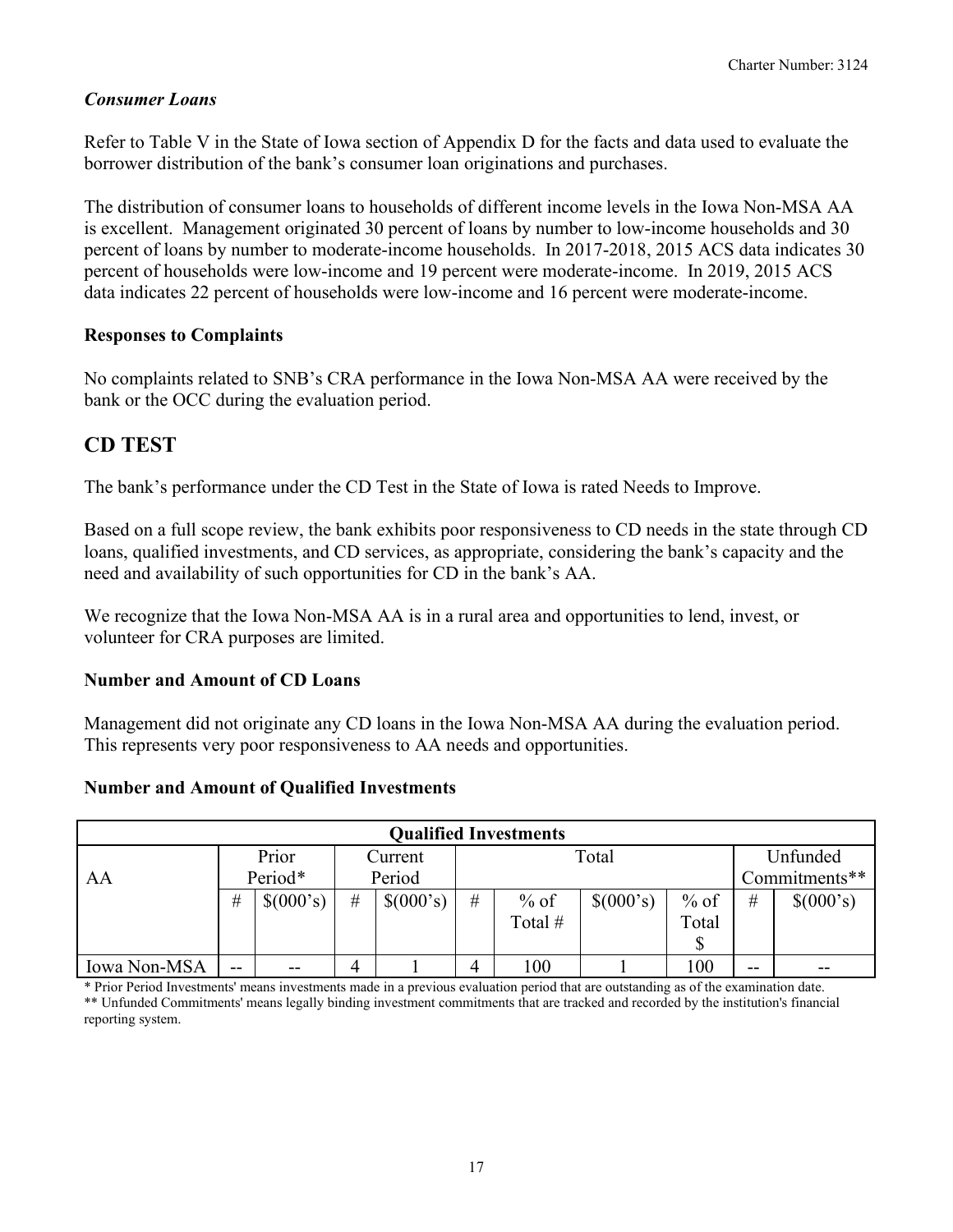The Qualified Investment Table, shown above, sets forth the information and data used to evaluate the bank's level of qualified CD investments. This table includes all CD investments, including prior period investments that remain outstanding as of the examination date.

SNB made a poor level of CD investments in the Iowa Non-MSA AA during the evaluation period. CD investments and donations totaled \$1 thousand and represented 0.01 percent of allocated tier one capital as of December 31, 2019. Capital was allocated based on the bank's portion of deposits in the Iowa Non-MSA AA. Four donations were made to one qualifying organization benefiting community services in the AA.

Management did not purchase any CD investments during the evaluation period. There were no prior investments to consider.

#### **Extent to Which the Bank Provides Community Development Services**

There were no qualified CD service hours completed in the Iowa Non-MSA AA during the evaluation period. CD services represent very poor responsiveness to CD needs and opportunities in the AA.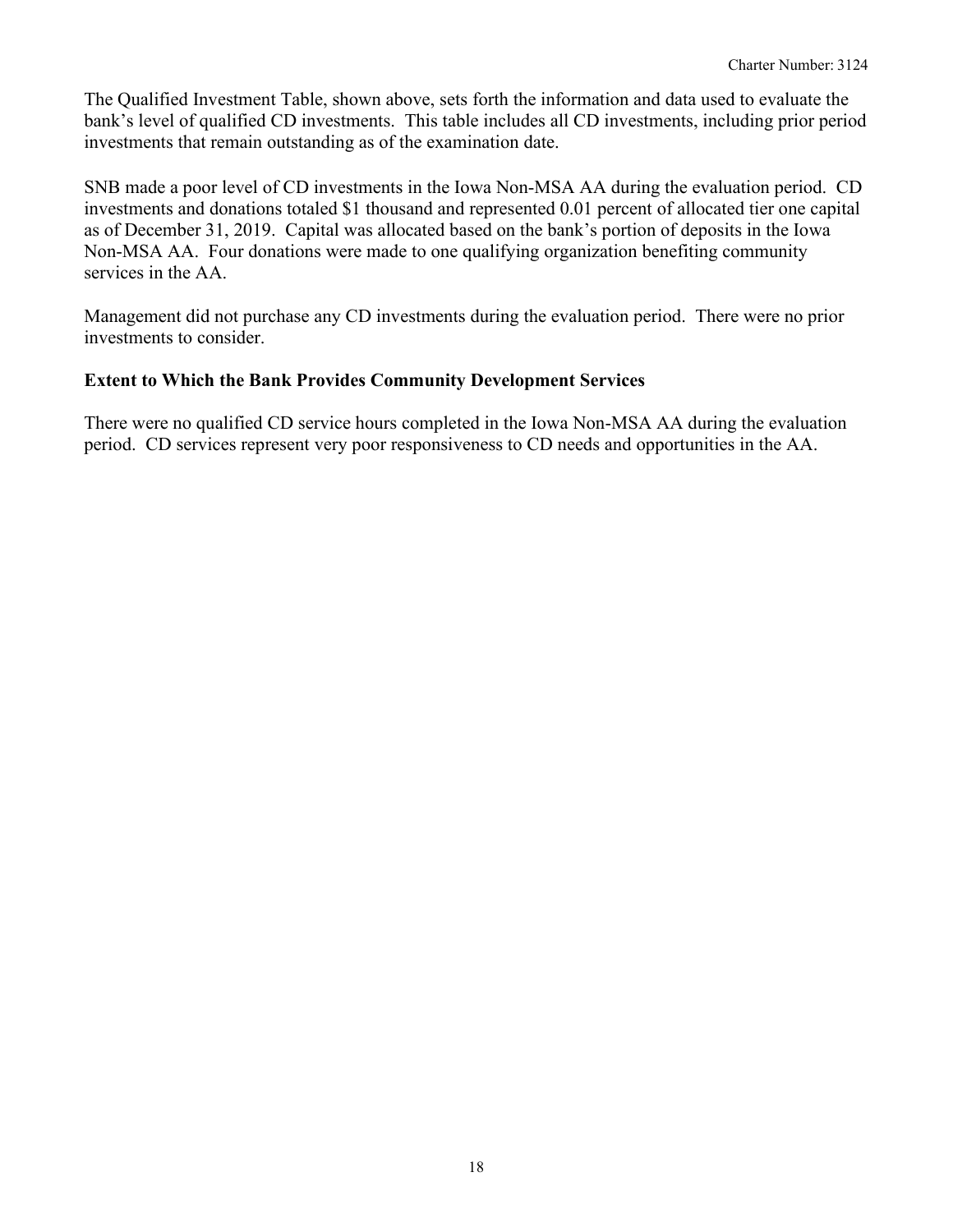## **Appendix A: Scope of Examination**

The following table identifies the time period covered in this evaluation, affiliate activities that were reviewed, and loan products considered. The table also reflects the MSA(s) and non-MSA(s) that received comprehensive examination review, designated by the term "full-scope," and those that received a less comprehensive review, designated by the term "limited-scope".

| <b>Time Period Reviewed:</b>                     | 01/01/2017 to 12/31/2019                          |                                                  |
|--------------------------------------------------|---------------------------------------------------|--------------------------------------------------|
| <b>Bank Products Reviewed:</b>                   | Small business, small farm, and consumer loans.   |                                                  |
|                                                  | CD loans, qualified investments, and CD services. |                                                  |
|                                                  |                                                   |                                                  |
| Affiliate(s)                                     | <b>Affiliate Relationship</b>                     | <b>Products Reviewed</b>                         |
| Not Applicable                                   | Not Applicable                                    | Not Applicable                                   |
|                                                  |                                                   |                                                  |
|                                                  |                                                   |                                                  |
|                                                  |                                                   |                                                  |
| List of Assessment Areas and Type of Examination |                                                   |                                                  |
| <b>Rating and Assessment Areas</b>               | <b>Type of Exam</b>                               | <b>Other Information</b>                         |
| MMSA(s)                                          |                                                   |                                                  |
|                                                  |                                                   | Includes Woodbury (Iowa), Dakota (Nebraska),     |
|                                                  |                                                   | and Union (South Dakota) counties. Includes      |
|                                                  |                                                   | Plymouth county (Iowa) in 2017-2018.             |
|                                                  |                                                   | Includes Main, Morningside, Northside, and       |
| Sioux City MMSA AA                               | Full Scope                                        | Marketplace branches in Sioux City, Akron (2017- |
|                                                  |                                                   | 2018), Moville, Lawton, and Climbing Hill        |
|                                                  |                                                   | branches.                                        |
|                                                  |                                                   |                                                  |
|                                                  |                                                   | Primary products are commercial and agricultural |
|                                                  |                                                   | loans.                                           |
| <b>State of Iowa</b>                             |                                                   |                                                  |
|                                                  |                                                   | Includes Monona county in 2017-2018. Includes    |
|                                                  |                                                   | Plymouth county and Monona county in 2019.       |
|                                                  |                                                   |                                                  |
| <b>Iowa Non-MSA AA</b>                           | Full Scope                                        | Includes Mapleton and Akron (2019) branches.     |
|                                                  |                                                   |                                                  |
|                                                  |                                                   | Primary products are consumer and agricultural   |
|                                                  |                                                   | loans.                                           |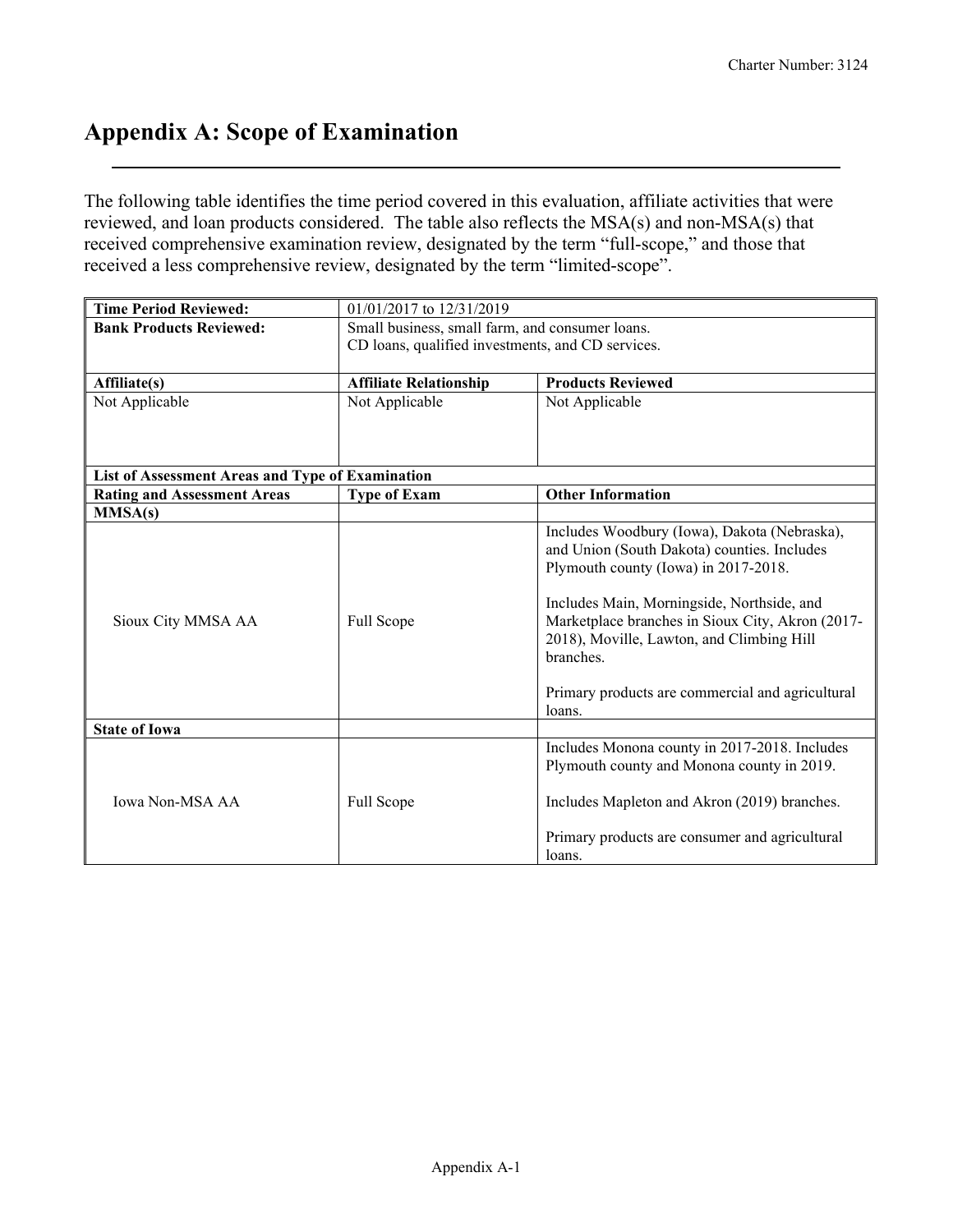# **Appendix B: Summary of MMSA and State Ratings**

|                                                 |                                | <b>RATINGS: The Security National Bank in Sioux City, Iowa</b> |                                                        |
|-------------------------------------------------|--------------------------------|----------------------------------------------------------------|--------------------------------------------------------|
| <b>Overall Bank:</b>                            | <b>Lending Test</b><br>Rating* | <b>CD</b> Test<br>Rating                                       | <b>Overall Bank/State/</b><br><b>Multistate Rating</b> |
| The Security National<br>Bank in Sioux City, IA | Satisfactory                   | Satisfactory                                                   | Satisfactory                                           |
| <b>MMSA</b> or State:                           |                                |                                                                |                                                        |
| Sioux City MMSA                                 | Satisfactory                   | Satisfactory                                                   | Satisfactory                                           |
| State of Iowa                                   | Satisfactory                   | Needs to Improve                                               | Satisfactory                                           |

(\*) The Lending Test and Community Development Test carry equal weight in the overall rating.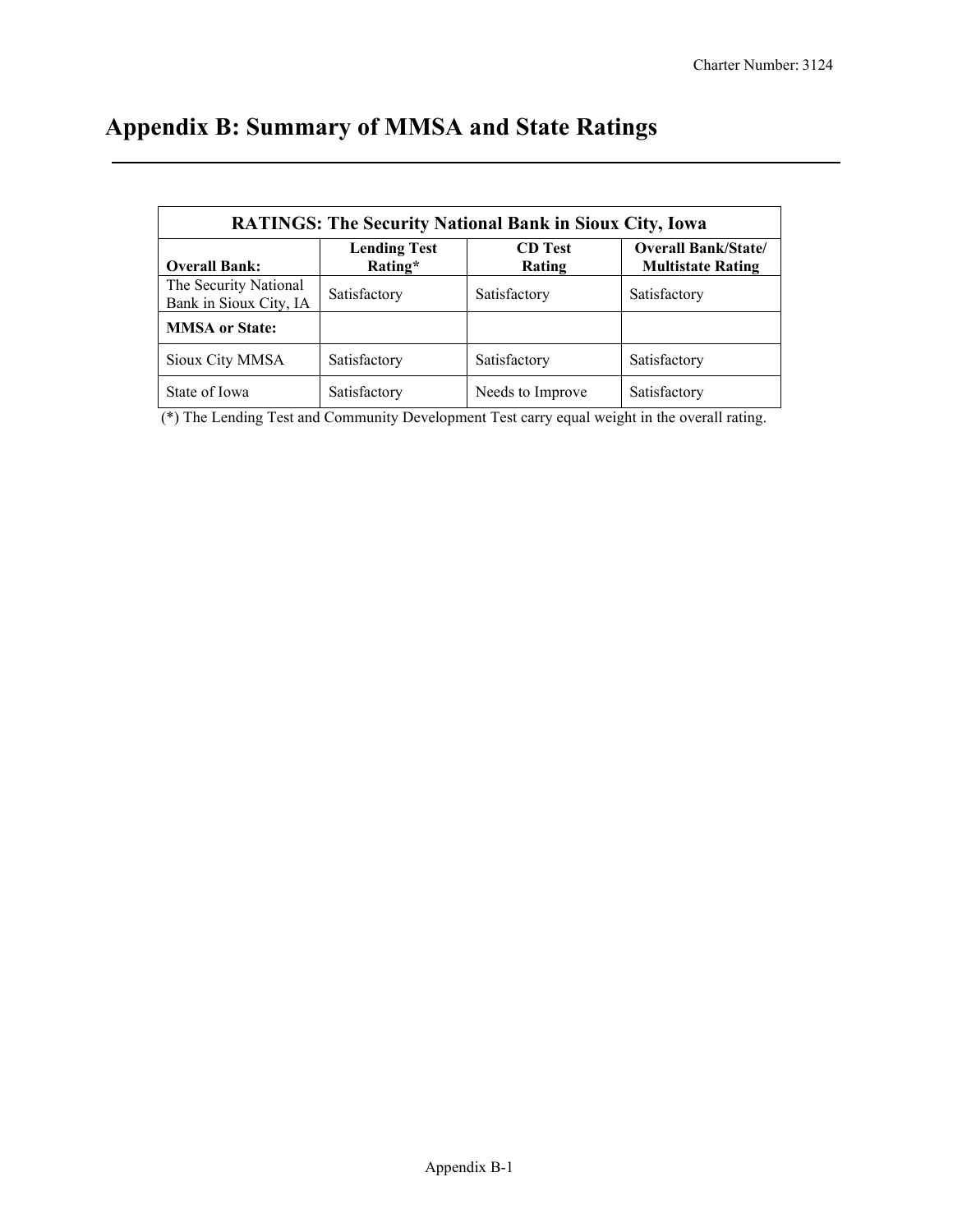## **Appendix C: Definitions and Common Abbreviations**

The following terms and abbreviations are used in this performance evaluation, including the CRA tables. The definitions are intended to provide the reader with a general understanding of the terms, not a strict legal definition.

**Affiliate:** Any company that controls, is controlled by, or is under common control with another company. A company is under common control with another company if the same company directly or indirectly controls both companies. For example, a bank subsidiary is controlled by the bank and is, therefore, an affiliate.

**Aggregate Lending (Aggt.):** The number of loans originated and purchased by all reporting lenders (HMDA or CRA) in specified income categories as a percentage of the aggregate number of loans originated and purchased by all reporting lenders in the state/AA.

**Census Tract (CT):** A small, relatively permanent statistical subdivision of a county delineated by a local committee of census data users for the purpose of presenting data. CTs nest within counties, and their boundaries normally follow visible features, but may follow legal geography boundaries and other non-visible features in some instances. CTs ideally contain about 4,000 people and 1,600 housing units.

**Combined Statistical Area (CSA):** A geographic entity consisting of two or more adjacent Core Based Statistical Areas with employment interchange measures of at least 15. An employment interchange measure is a measure of ties between two adjacent entities. The employment interchange measure is the sum of the percentage of workers living in the smaller entity who work in the larger entity and the percentage of employment in the smaller entity that is accounted for by workers who reside in the larger entity.

**Community Development (CD):** Affordable housing (including multifamily rental housing) for LMI individuals; community services targeted to LMI individuals; activities that promote economic development by financing businesses or farms that meet Small Business Administration Development Company or Small Business Investment Company programs size eligibility standards or have GAR of \$1 million or less; or activities that revitalize or stabilize LMI geographies, distressed or underserved nonmetropolitan middle-income geographies, or designated disaster areas.

**Community Reinvestment Act (CRA):** The statute that requires the OCC to evaluate a bank's record of meeting the credit needs of its entire community, including LMI areas, consistent with the safe and sound operation of the bank, and to take this record into account when evaluating certain corporate applications filed by the bank.

**Consumer Loan(s):** A loan(s) to one or more individuals for household, family, or other personal expenditures. A consumer loan does not include a home mortgage, small business, or small farm loan. This definition includes the following categories: motor vehicle loans, credit card loans, other secured consumer loans, and other unsecured consumer loans.

**Family:** Includes a householder and one or more other persons living in the same household who are related to the householder by birth, marriage, or adoption. The number of family households always equals the number of families; however, a family household may also include non-relatives living with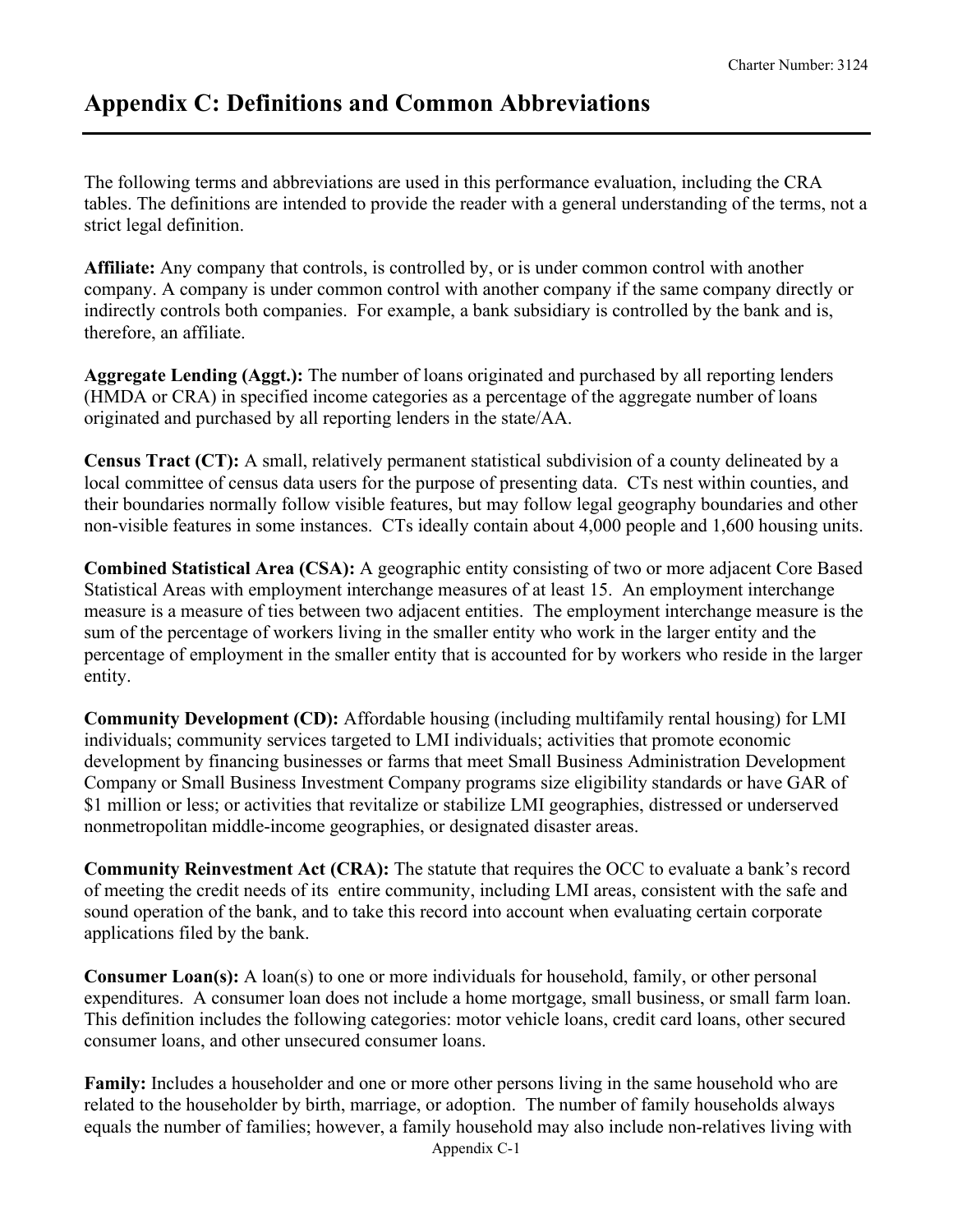the family. Families are classified by type as either a married-couple family or other family, which is further classified into 'male householder' (a family with a male householder' and no wife present) or 'female householder' (a family with a female householder and no husband present).

**Full-Scope Review:** Performance under the Lending, Investment, and Service Tests is analyzed considering performance context, quantitative factors (e.g., geographic distribution, borrower distribution, and total number and dollar amount of investments), and qualitative factors (e.g., innovativeness, complexity, and responsiveness).

**Geography:** A CT delineated by the United States Bureau of the Census in the most recent decennial census.

**Home Mortgage Disclosure Act (HMDA):** The statute that requires certain mortgage lenders that conduct business or have banking offices in a metropolitan statistical area to file annual summary reports of their mortgage lending activity. The reports include such data as the race, gender, and the income of applicants, the amount of loan requested, the disposition of the application (e.g., approved, denied, and withdrawn), the lien status of the collateral, any requests for preapproval, and loans for manufactured housing.

**Home Mortgage Loans:** A closed-end mortgage loan or an open-end line of credit as these terms are defined under 12 CFR 1003.2, and that is not an excluded transaction under 12 CFR 1003.3(c)(1) through  $(c)(10)$  and  $(c)(13)$ .

**Household:** Includes all persons occupying a housing unit. Persons not living in households are classified as living in group quarters. In 100 percent tabulations, the count of households always equals the count of occupied housing units.

**Limited-Scope Review:** Performance under the Lending, Investment, and Service Tests is analyzed using only quantitative factors (e.g., geographic distribution, borrower distribution, total number and dollar amount of investments, and branch distribution).

**Low-Income Individual:** Individual income that is less than 50 percent of the area median income.

**Low Income Geography:** A CT with a median family income that is less than 50 percent.

**Market Share:** The number of loans originated and purchased by the institution as a percentage of the aggregate number of loans originated and purchased by all reporting lenders in the state/AA.

**Median Family Income (MFI):** The median income determined by the U.S. Census Bureau every five years and used to determine the income level category of geographies. The median is the point at which half of the families have income above, and half below, a range of incomes. Also, the median income determined by the Federal Financial Institutions Examination Council (FFIEC) annually that is used to determine the income level category of individuals. For any given area, the median is the point at which half of the families have income above, and half below, a range of incomes.

**Metropolitan Division:** As defined by Office of Management and Budget, a county or group of counties within a Core Based Statistical Area that contains an urbanized population of at least 2.5 million. A Metropolitan Division consists of one or more main/secondary counties that represent an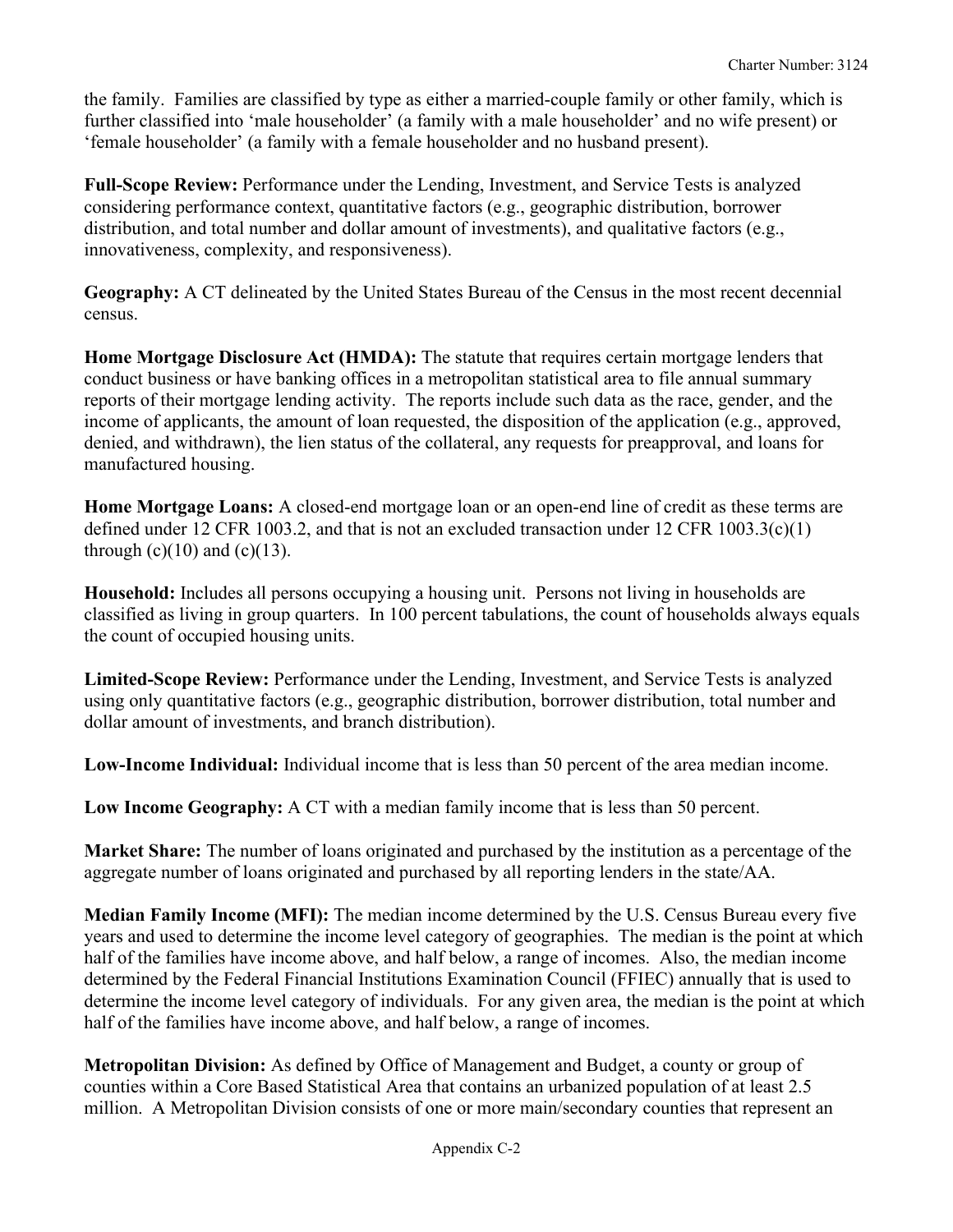employment center or centers, plus adjacent counties associated with the main/secondary county or counties through commuting ties.

**Metropolitan Statistical Area:** An area, defined by the Office of Management and Budget, as a core based statistical area associated with at least one urbanized area that has a population of at least 50,000. The Metropolitan Statistical Area comprises the central county or counties containing the core, plus adjacent outlying counties having a high degree of social and economic integration with the central county or counties as measured through commuting.

**Middle-Income:** Individual income that is at least 80 percent and less than 120 percent of the area median income, or a median family income that is at least 80 percent and less than 120 percent, in the case of a geography

**Moderate-Income:** Individual income that is at least 50 percent and less than 80 percent of the area median income, or a median family income that is at least 50 percent and less than 80 percent, in the case of a geography.

**Multifamily:** Refers to a residential structure that contains five or more units**.**

**Owner-Occupied Units:** Includes units occupied by the owner or co-owner, even if the unit has not been fully paid for or is mortgaged.

**Qualified Investment:** A qualified investment is defined as any lawful investment, deposit, membership share, or grant that has as its primary purpose CD.

**Rating Area:** A rated area is a state or multi-state metropolitan statistical area. For an institution with domestic branches in only one state, the institution's CRA rating would be the state rating. If an institution maintains domestic branches in more than one state, the institution will receive a rating for each state in which those branches are located. If an institution maintains domestic branches in two or more states within a MMSA, the institution will receive a rating for the MMSA.

**Small Loan(s) to Business(es):** A loan included in 'loans to small businesses' as defined in the Consolidated Report of Condition and Income (Call Report) instructions. These loans have original amounts of \$1 million or less and typically are either secured by nonfarm or nonresidential real estate or are classified as commercial and industrial loans.

**Small Loan(s) to Farm(s):** A loan included in 'loans to small farms' as defined in the instructions for preparation of the Consolidated Report of Condition and Income (Call Report). These loans have original amounts of \$500,000 or less and are either secured by farmland or are classified as loans to finance agricultural production and other loans to farmers.

**Tier 1 Capital:** The total of common shareholders' equity, perpetual preferred shareholders' equity with non-cumulative dividends, retained earnings and minority interests in the equity accounts of consolidated subsidiaries.

**Upper-Income:** Individual income that is at least 120 percent of the area median income, or a median family income that is at least 120 percent, in the case of a geography.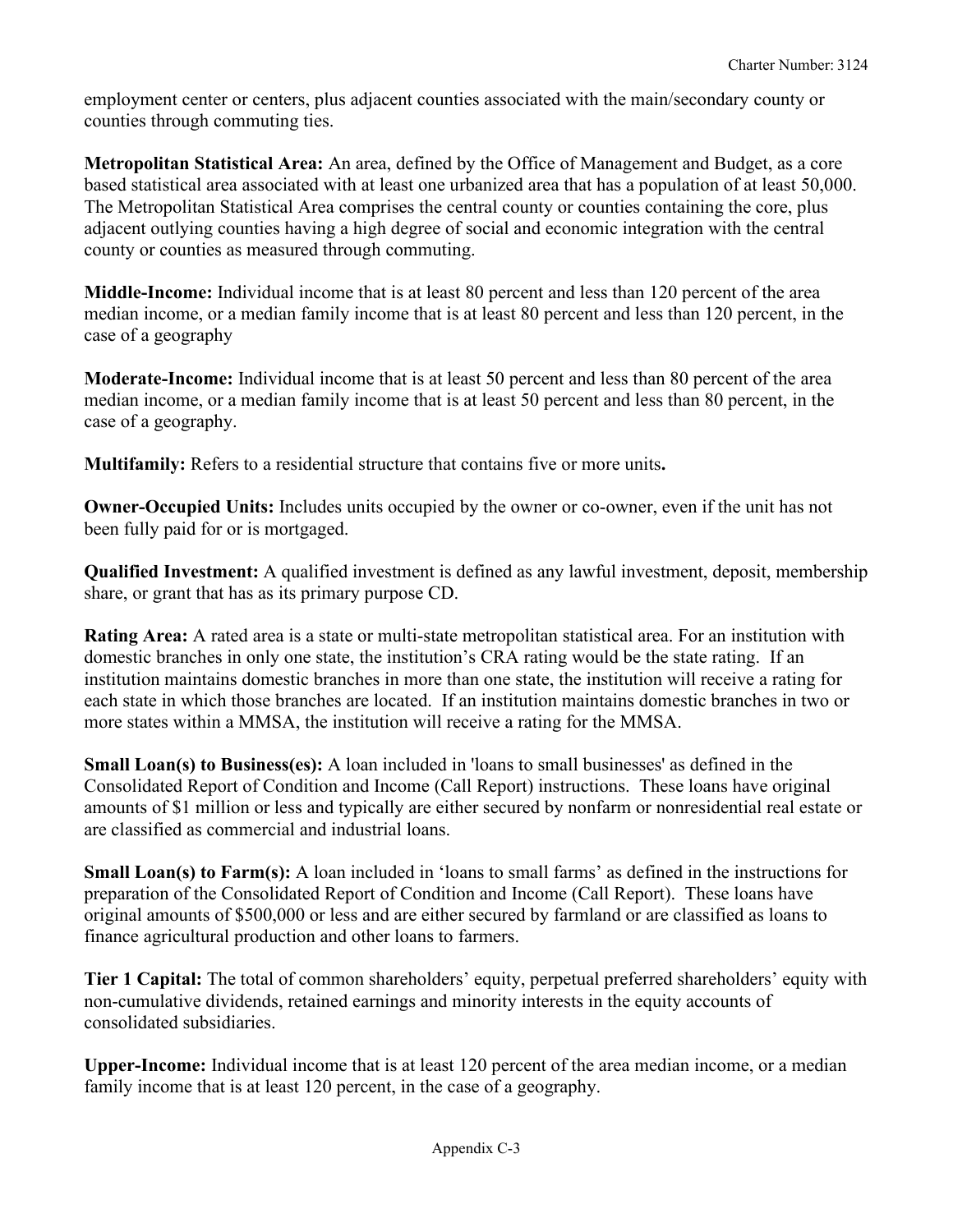## **Content of Standardized Tables**

A separate set of tables is provided for each state. All multistate metropolitan statistical areas, if applicable, are presented in one set of tables. References to the "bank" include activities of any affiliates that the bank provided for consideration (refer to appendix A: Scope of the Examination). For purposes of reviewing the Lending Test tables, the following are applicable: (1) purchased are treated as originations; and (2) "aggregate" is the percentage of the aggregate number of reportable loans originated and purchased by all HMDA or CRA-reporting lenders in the MMSA/AA. Deposit data are compiled by the FDIC and are available as of June 30<sup>th</sup> of each year. Tables without data are not included in this PE.

The following is a listing and brief description of the tables included in each set:

- **Table O. AA Distribution of Home Mortgage Loans by Income Category of the Geography** Compares the percentage distribution of the number of loans originated and purchased by the bank in low-, moderate-, middle-, and upper-income geographies to the percentage distribution of owner-occupied housing units throughout those geographies. The table also presents aggregate peer data for the years the data is available.
- **Table P. AA Distribution of Home Mortgage Loans by Income Category of the Borrower** Compares the percentage distribution of the number of loans originated and purchased by the bank to low-, moderate-, middle-, and upper-income borrowers to the percentage distribution of families by income level in each MMSA/AA. The table also presents aggregate peer data for the years the data is available.
- **Table Q. AA Distribution of Loans to Small Businesses by Income Category of the Geography** The percentage distribution of the number of small loans (less than or equal to \$1 million) to businesses that were originated and purchased by the bank in low-, moderate-, middle-, and upper-income geographies compared to the percentage distribution of businesses (regardless of revenue size) in those geographies. Because aggregate small business data are not available for geographic areas smaller than counties, it may be necessary to compare bank loan data to aggregate data from geographic areas larger than the bank's AA.
- **Table R. AA Distribution of Loans to Small Businesses by GAR** Compares the percentage distribution of the number of small loans (loans less than or equal to \$1 million) originated and purchased by the bank to businesses with revenues of \$1 million or less to: 1) the percentage distribution of businesses with revenues of greater than \$1 million; and, 2) the percentage distribution of businesses for which revenues are not available. The table also presents aggregate peer small business data for the years the data is available.
- **Table S. AA Distribution of Loans to Farms by Income Category of the Geography**  The percentage distribution of the number of small loans (less than or equal to \$500,000) to farms originated and purchased by the bank in low-, moderate-, middle-, and upper-income geographies compared to the percentage distribution of farms (regardless of revenue size) throughout those geographies. The table also presents aggregate peer data for the years the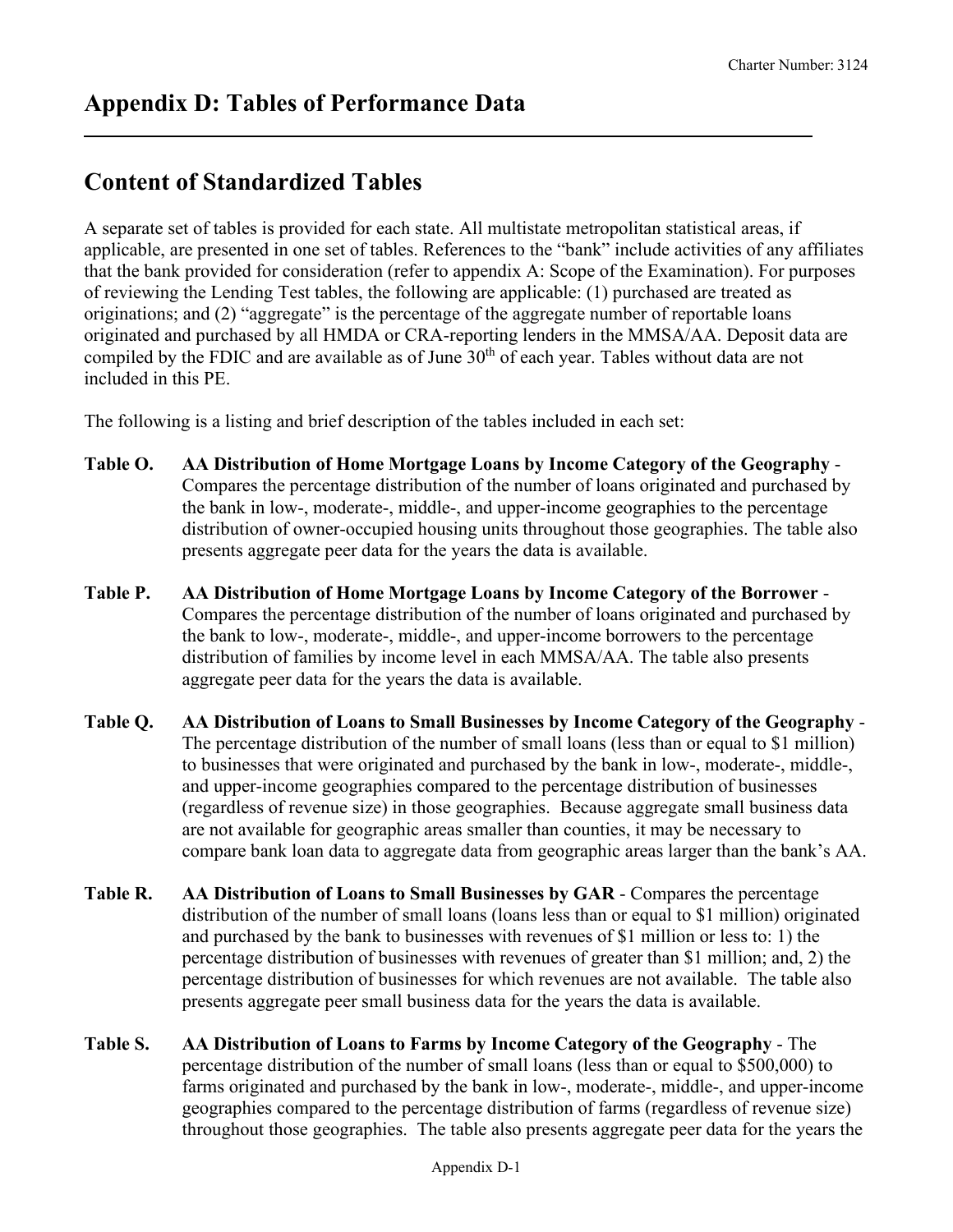data is available. Because aggregate small farm data are not available for geographic areas smaller than counties, it may be necessary to use geographic areas larger than the bank's AA.

- **Table T. AA Distribution of Loans to Farms by Gross Annual Revenues** Compares the percentage distribution of the number of small loans (loans less than or equal to \$500 thousand) originated and purchased by the bank to farms with revenues of \$1 million or less to: 1) the percentage distribution of farms with revenues of greater than \$1 million; and, 2) the percentage distribution of farms for which revenues are not available. The table also presents aggregate peer small farm data for the years the data is available.
- **Table U. AA Distribution of Consumer Loans by Income Category of the Geography** Compares the percentage distribution of the number of loans originated and purchased by the bank in low-, moderate-, middle-, and upper-income geographies to the percentage distribution of households in those geographies.
- **Table V. AA Distribution of Consumer Loans by Income Category of the Borrower** Compares the percentage distribution of the number of loans originated and purchased by the bank to low-, moderate-, middle-, and upper-income borrowers to the percentage distribution of households by income level in each MMSA/AA.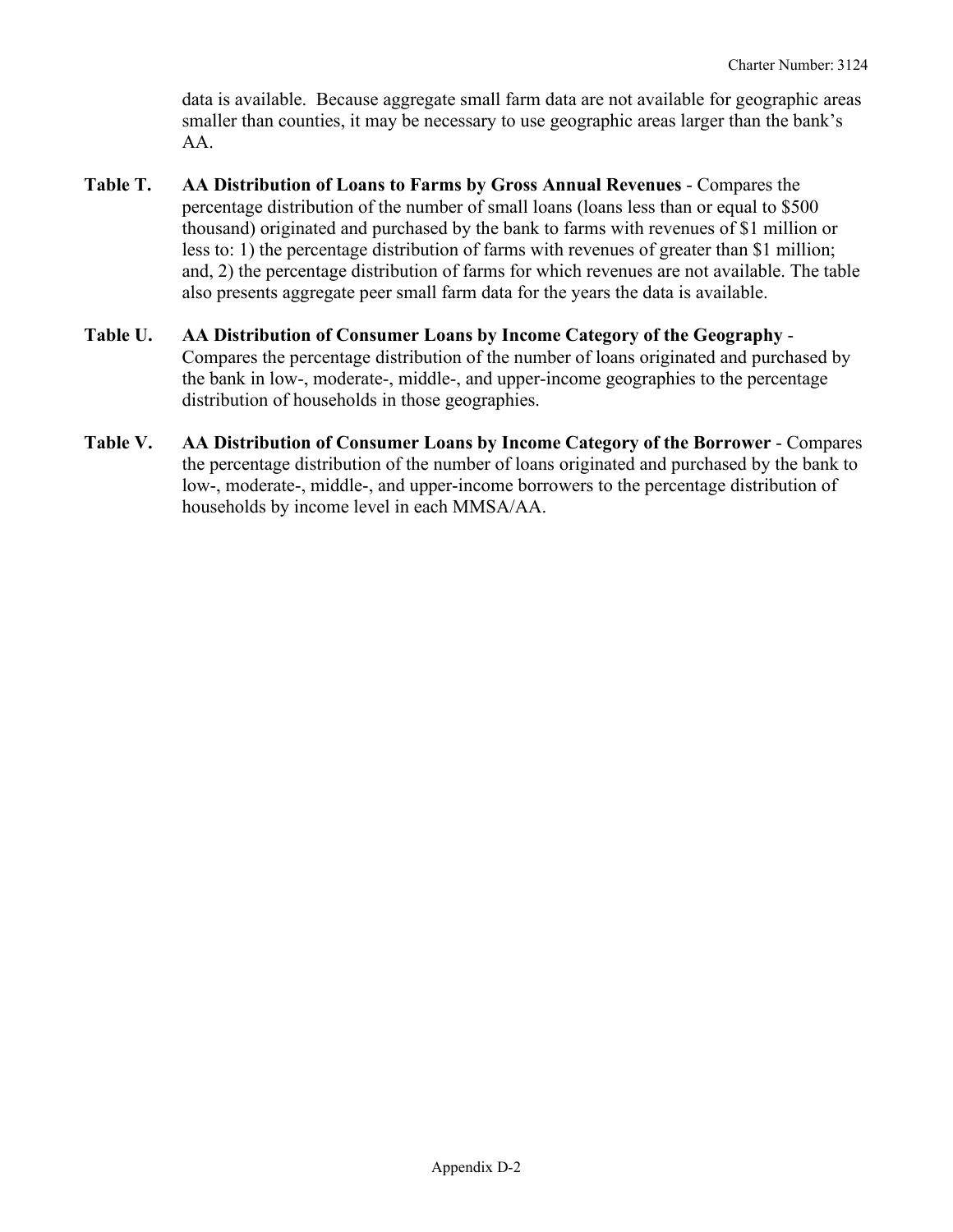#### **Sioux City MMSA**

| Table Q: AA Distribution of Loans to Small Businesses by Income Category of the Geography                                           |   |                                                  |                      |                                           |                          |      |                                                      |                                              |      |                                                         |                        |                             |                                                   |                            |      |                                                   |                        | 2017-18                            |
|-------------------------------------------------------------------------------------------------------------------------------------|---|--------------------------------------------------|----------------------|-------------------------------------------|--------------------------|------|------------------------------------------------------|----------------------------------------------|------|---------------------------------------------------------|------------------------|-----------------------------|---------------------------------------------------|----------------------------|------|---------------------------------------------------|------------------------|------------------------------------|
|                                                                                                                                     |   | <b>Total Loans to Small</b><br><b>Businesses</b> |                      |                                           | <b>Low-Income Tracts</b> |      | <b>Moderate-Income Tracts</b>                        |                                              |      |                                                         |                        | <b>Middle-Income Tracts</b> |                                                   | <b>Upper-Income Tracts</b> |      |                                                   |                        | <b>Not Available-Income Tracts</b> |
| AA:                                                                                                                                 | # | $%$ of<br>Total                                  | Overall              | $\frac{0}{0}$<br><b>Market Businesses</b> | $\frac{0}{0}$<br>Loans   |      | $\frac{0}{0}$<br>  Bank   Aggregate   Businesses   ' | $\frac{6}{9}$<br><b>Bank</b><br><b>Loans</b> |      | $\frac{6}{9}$<br>$\mathcal{L}$   Aggregate   Businesses | $\frac{0}{0}$<br>Loans |                             | $\frac{6}{9}$<br><b>Bank Aggregate Businesses</b> | $\frac{6}{9}$<br>Loans     |      | $\frac{0}{0}$<br><b>Bank Aggregate Businesses</b> | $\frac{6}{9}$<br>Loans | <b>Bank   Aggregate</b>            |
| $[2017-18]20[5,836]100.0[1,892]$<br>Sioux<br>City<br><b>MMSA</b>                                                                    |   |                                                  |                      | 13.1                                      | 35.0                     | 12.5 | 16.9                                                 | 5.0                                          | 16.8 | 33.8                                                    | 20.0                   | 33.1                        | 36.1                                              | 40.0                       | 37.6 | 0.0                                               | 0.0                    | 0.0                                |
| <b>Total</b>                                                                                                                        |   |                                                  | 20 5,836 100.0 1,892 | 13.1                                      | 35.0                     | 12.5 | 16.9                                                 | 5.0                                          | 16.8 | 33.8                                                    | 20.0                   | 33.1                        | 36.1                                              | 40.0                       | 37.6 | 0.0                                               | 0.0                    | 0.0                                |
| Source: 2018 D&B data; 01/01/2017 - 12/31/2018 bank data; 2018 CRA aggregate data.<br>Due to rounding, totals may not equal 100.0%. |   |                                                  |                      |                                           |                          |      |                                                      |                                              |      |                                                         |                        |                             |                                                   |                            |      |                                                   |                        |                                    |

| Table Q: AA Distribution of Loans to Small Businesses by Income Category of the Geography                                           |   |                                                  |                      |                                           |                          |      |                                                  |                         |                               |                                                   |                        |                             |                                            |                            |                                 |                    |                        | 2019                               |
|-------------------------------------------------------------------------------------------------------------------------------------|---|--------------------------------------------------|----------------------|-------------------------------------------|--------------------------|------|--------------------------------------------------|-------------------------|-------------------------------|---------------------------------------------------|------------------------|-----------------------------|--------------------------------------------|----------------------------|---------------------------------|--------------------|------------------------|------------------------------------|
|                                                                                                                                     |   | <b>Total Loans to Small</b><br><b>Businesses</b> |                      |                                           | <b>Low-Income Tracts</b> |      |                                                  |                         | <b>Moderate-Income Tracts</b> |                                                   |                        | <b>Middle-Income Tracts</b> |                                            | <b>Upper-Income Tracts</b> |                                 |                    |                        | <b>Not Available-Income Tracts</b> |
| AA:                                                                                                                                 | # | $%$ of<br>Total                                  | <b>Overall</b>       | $\frac{6}{6}$<br><b>Market Businesses</b> | $\frac{0}{0}$<br>Loans   |      | $\frac{0}{0}$<br>  Bank   Aggregate   Businesses | $\frac{9}{6}$<br>Loansl |                               | $\frac{0}{0}$<br><b>Bank Aggregate Businesses</b> | $\frac{0}{0}$<br>Loans |                             | $\frac{6}{9}$<br>Bank Aggregate Businesses | $\frac{6}{10}$<br>Loans    | <b>Bank Aggregate Businesse</b> | $\frac{0}{0}$<br>s | $\frac{0}{0}$<br>Loans | <b>Bank Aggregate</b>              |
| 2019<br>Sioux<br>City<br><b>MMSA</b>                                                                                                |   |                                                  | 20 5,836 100.0 1,579 | 16.2                                      | 35.0                     | 14.9 | 12.9                                             | 5.0                     | 15.4                          | 28.1                                              | 20.0                   | 32.2                        | 42.8                                       | 40.0                       | 37.5                            | $0.0^{\circ}$      | 0.0                    | 0.0                                |
| <b>Total</b>                                                                                                                        |   |                                                  | 20 5,836 100.0 1,579 | 16.2                                      | 35.0                     | 14.9 | 12.9                                             | 5.0                     | 15.4                          | 28.1                                              | 20.0                   | 32.2                        | 42.8                                       | 40.0                       | 37.5                            | 0.0                | 0.0                    | 0.0                                |
| Source: 2019 D&B data; 01/01/2019 - 12/31/2019 bank data; 2018 CRA aggregate data.<br>Due to rounding, totals may not equal 100.0%. |   |                                                  |                      |                                           |                          |      |                                                  |                         |                               |                                                   |                        |                             |                                            |                            |                                 |                    |                        |                                    |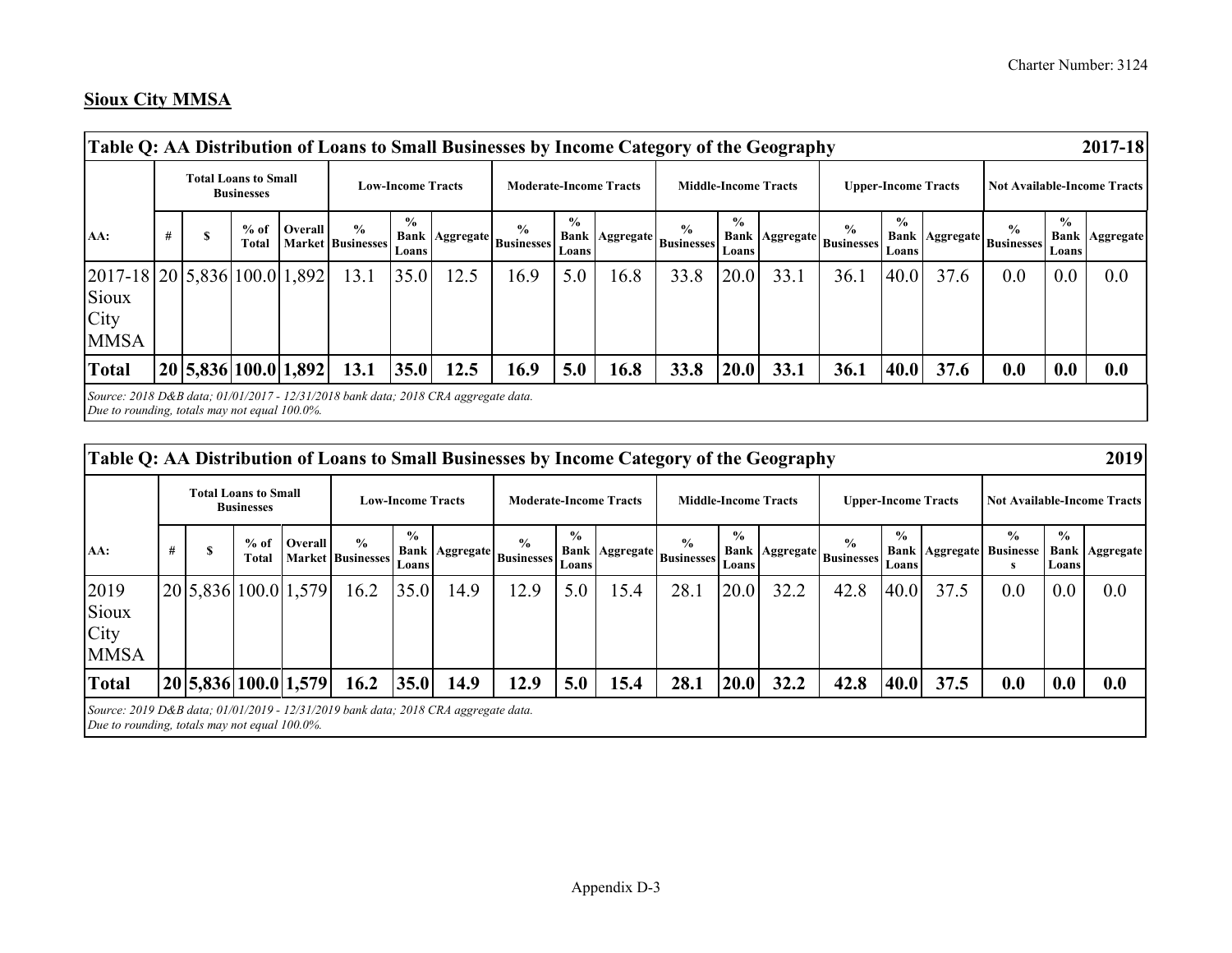Charter Number: 3124

| Table R: AA Distribution of Loans to Small Businesses by GAR                         |    |       |                                        |                          |              |                                           |           |                                             |                 |                                                         | 2017-18         |
|--------------------------------------------------------------------------------------|----|-------|----------------------------------------|--------------------------|--------------|-------------------------------------------|-----------|---------------------------------------------|-----------------|---------------------------------------------------------|-----------------|
|                                                                                      |    |       | <b>Total Loans to Small Businesses</b> |                          |              | <b>Businesses with Revenues &lt;= 1MM</b> |           | <b>Businesses with Revenues &gt;</b><br>1MM |                 | <b>Businesses with Revenues</b><br><b>Not Available</b> |                 |
| AA:                                                                                  | #  |       | % of Total                             | Overall<br><b>Market</b> | % Businesses | % Bank<br>Loans                           | Aggregate | % Businesses                                | % Bank<br>Loans | % Businesses                                            | % Bank<br>Loans |
| $2017-18$ Sioux City<br><b>MMSA</b>                                                  | 20 | 5,836 | 100.0                                  | .,892                    | 78.0         | 60.0                                      | 48.2      | 7.3                                         | 25.0            | 14.7                                                    | 15.0            |
| <b>Total</b>                                                                         | 20 | 5,836 | 100.0                                  | 1,892                    | 78.0         | 60.0                                      | 48.2      | 7.3                                         | 25.0            | 14.7                                                    | 15.0            |
| Source: 2018 D&B data; $01/01/2017 - 12/31/2018$ bank data; 2018 CRA aggregate data. |    |       |                                        |                          |              |                                           |           |                                             |                 |                                                         |                 |

*Due to rounding, totals may not equal 100.0%.*

| Table R: AA Distribution of Loans to Small Businesses by GAR                                                                          |    |       |                                        |                          |                                    |                                           |           |                                              |                 |                                                         | 2019            |
|---------------------------------------------------------------------------------------------------------------------------------------|----|-------|----------------------------------------|--------------------------|------------------------------------|-------------------------------------------|-----------|----------------------------------------------|-----------------|---------------------------------------------------------|-----------------|
|                                                                                                                                       |    |       | <b>Total Loans to Small Businesses</b> |                          |                                    | <b>Businesses with Revenues &lt;= 1MM</b> |           | <b>Businesses with Revenues &gt;</b><br>1 MM |                 | <b>Businesses with Revenues</b><br><b>Not Available</b> |                 |
| AA:                                                                                                                                   |    |       | % of Total                             | Overall<br><b>Market</b> | $\frac{0}{0}$<br><b>Businesses</b> | % Bank<br>Loans                           | Aggregate | $\frac{6}{9}$<br><b>Businesses</b>           | % Bank<br>Loans | $\frac{0}{0}$<br><b>Businesses</b>                      | % Bank<br>Loans |
| 2019 Sioux City<br><b>MMSA</b>                                                                                                        | 20 | 5,836 | 100.0                                  | 1,579                    | 79.9                               | 60.0                                      | 46.2      | 6.4                                          | 25.0            | 13.8                                                    | 15.0            |
| <b>Total</b>                                                                                                                          | 20 | 5,836 | 100.0                                  | 1,579                    | 79.9                               | 60.0                                      | 46.2      | 6.4                                          | 25.0            | 13.8                                                    | 15.0            |
| Source: 2019 D&B data; $01/01/2019 - 12/31/2019$ bank data; 2018 CRA aggregate data.<br>Due to rounding, totals may not equal 100.0%. |    |       |                                        |                          |                                    |                                           |           |                                              |                 |                                                         |                 |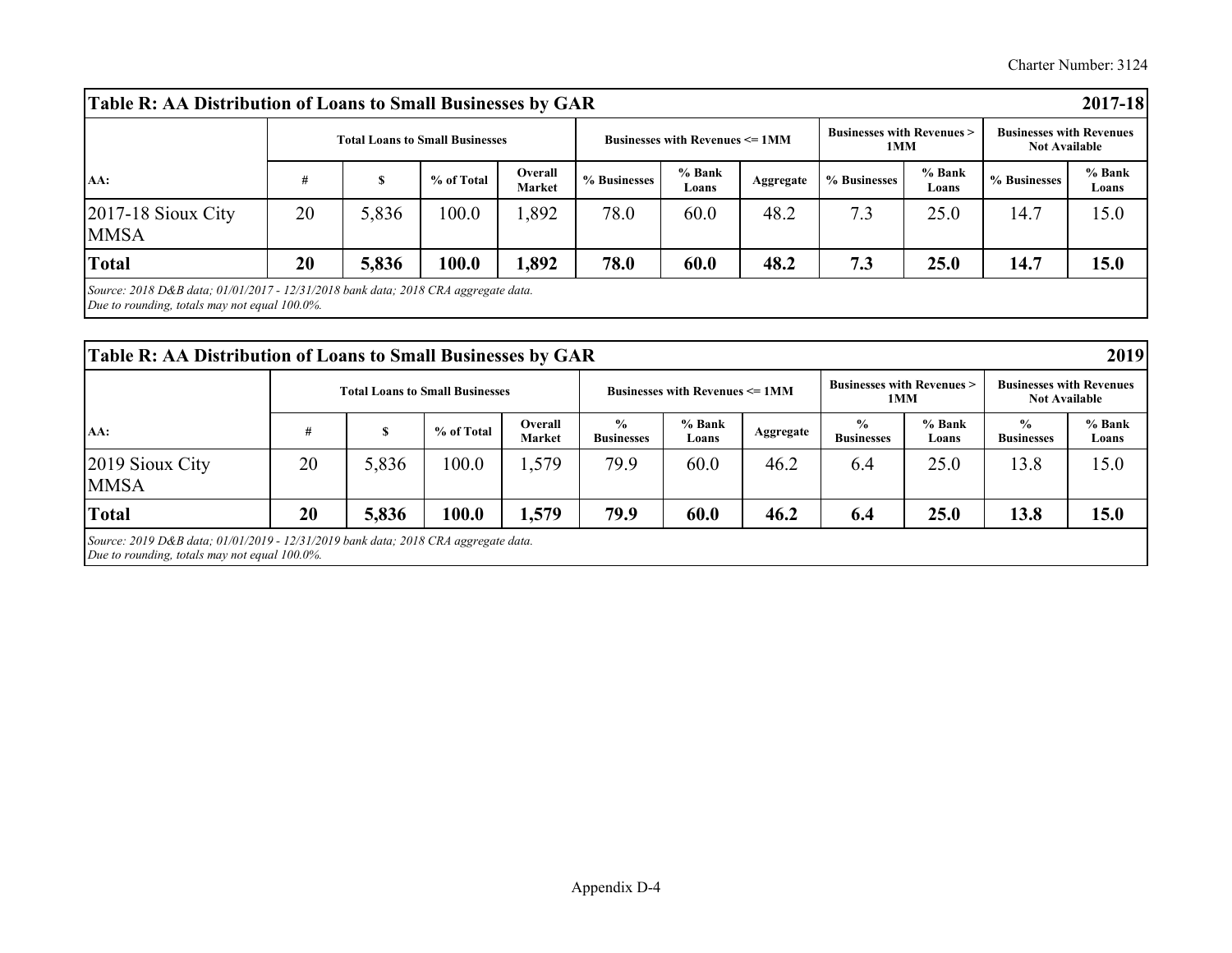Charter Number: 3124

| Table S: AA Distribution of Loans to Farms by Income Category of the Geography                                                            |   |                             |                   |                        |                                       |                  |                        |                                       |                               |                        |                                       |                             |                        |                                |                            |                        |                                       | $2017 - 18$                        |
|-------------------------------------------------------------------------------------------------------------------------------------------|---|-----------------------------|-------------------|------------------------|---------------------------------------|------------------|------------------------|---------------------------------------|-------------------------------|------------------------|---------------------------------------|-----------------------------|------------------------|--------------------------------|----------------------------|------------------------|---------------------------------------|------------------------------------|
|                                                                                                                                           |   | <b>Total Loans to Farms</b> |                   |                        | <b>Low-Income Tracts</b>              |                  |                        |                                       | <b>Moderate-Income Tracts</b> |                        |                                       | <b>Middle-Income Tracts</b> |                        |                                | <b>Upper-Income Tracts</b> |                        |                                       | <b>Not Available-Income Tracts</b> |
| AA:                                                                                                                                       | # | $%$ of<br>Total             | Overall<br>Market | $\frac{0}{0}$<br>Farms | $\frac{0}{0}$<br><b>Bank</b><br>Loans | <b>Aggregate</b> | $\frac{0}{0}$<br>Farms | $\frac{0}{0}$<br><b>Bank</b><br>Loans | Aggregate                     | $\frac{6}{9}$<br>Farms | $\frac{0}{0}$<br><b>Bank</b><br>Loans | Aggregate                   | $\frac{0}{0}$<br>Farms | $\frac{0}{0}$<br>Bank<br>Loans | Aggregate                  | $\frac{6}{9}$<br>Farms | $\frac{0}{0}$<br><b>Bank</b><br>Loans | Aggregate                          |
| 2017-18<br>Sioux<br>City<br><b>MMSA</b>                                                                                                   |   | 20 3,889 100.0              | 722               | 1.0                    | 0.0                                   | 0.1              | 4.4                    | 0.0                                   | 2.2                           | 60.9                   | 45.0                                  | 69.9                        | 33.7                   | 55.0                           | 27.7                       | 0.0                    | 0.0                                   | 0.0                                |
| <b>Total</b>                                                                                                                              |   | 20 3,889 100.0              | 722               | 1.0                    | 0.0                                   | 0.1              | 4.4                    | 0.0                                   | 2.2                           | 60.9                   | 45.0                                  | 69.9                        | 33.7                   | 55.0                           | 27.7                       | 0.0                    | 0.0                                   | 0.0                                |
| Source: $2018 D&B$ data; $01/01/2017 - 12/31/2018$ bank data; $2018 CRA$ aggregate data.<br>Due to rounding, totals may not equal 100.0%. |   |                             |                   |                        |                                       |                  |                        |                                       |                               |                        |                                       |                             |                        |                                |                            |                        |                                       |                                    |

| Table S: AA Distribution of Loans to Farms by Income Category of the Geography                                                      |   |                |                             |                   |                        |                                       |           |                        |                                       |                               |                        |                                       |                             |                        |                                |                            |                        |                                | 2019                        |
|-------------------------------------------------------------------------------------------------------------------------------------|---|----------------|-----------------------------|-------------------|------------------------|---------------------------------------|-----------|------------------------|---------------------------------------|-------------------------------|------------------------|---------------------------------------|-----------------------------|------------------------|--------------------------------|----------------------------|------------------------|--------------------------------|-----------------------------|
|                                                                                                                                     |   |                | <b>Total Loans to Farms</b> |                   |                        | <b>Low-Income Tracts</b>              |           |                        |                                       | <b>Moderate-Income Tracts</b> |                        |                                       | <b>Middle-Income Tracts</b> |                        |                                | <b>Upper-Income Tracts</b> |                        | <b>Tracts</b>                  | <b>Not Available-Income</b> |
| AA:                                                                                                                                 | # |                | $%$ of<br>Total             | Overall<br>Market | $\frac{0}{0}$<br>Farms | $\frac{0}{0}$<br><b>Bank</b><br>Loans | Aggregate | $\frac{6}{9}$<br>Farms | $\frac{0}{0}$<br><b>Bank</b><br>Loans | Aggregate                     | $\frac{0}{0}$<br>Farms | $\frac{0}{0}$<br><b>Bank</b><br>Loans | Aggregate                   | $\frac{0}{0}$<br>Farms | $\frac{0}{0}$<br>Bank<br>Loans | <b>Aggregate</b>           | $\frac{6}{9}$<br>Farms | $\frac{0}{0}$<br>Bank<br>Loans | <b>Aggregate</b>            |
| 2019<br>Sioux<br>City<br><b>MMSA</b>                                                                                                |   | 20 3,889 100.0 |                             | 407               | 2.4                    | 0.0                                   | 0.2       | 4.2                    | 0.0                                   | 0.0                           | 42.6                   | 45.0                                  | 68.1                        | 50.8                   | 55.0                           | 31.7                       | 0.0                    | 0.0                            | 0.0                         |
| <b>Total</b>                                                                                                                        |   | 20 3,889 100.0 |                             | 407               | 2.4                    | 0.0                                   | 0.2       | 4.2                    | 0.0                                   | 0.0                           | 42.6                   | 45.0                                  | 68.1                        | 50.8                   | 55.0                           | 31.7                       | 0.0                    | 0.0                            | 0.0                         |
| Source: 2019 D&B data; 01/01/2019 - 12/31/2019 bank data; 2018 CRA aggregate data.<br>Due to rounding, totals may not equal 100.0%. |   |                |                             |                   |                        |                                       |           |                        |                                       |                               |                        |                                       |                             |                        |                                |                            |                        |                                |                             |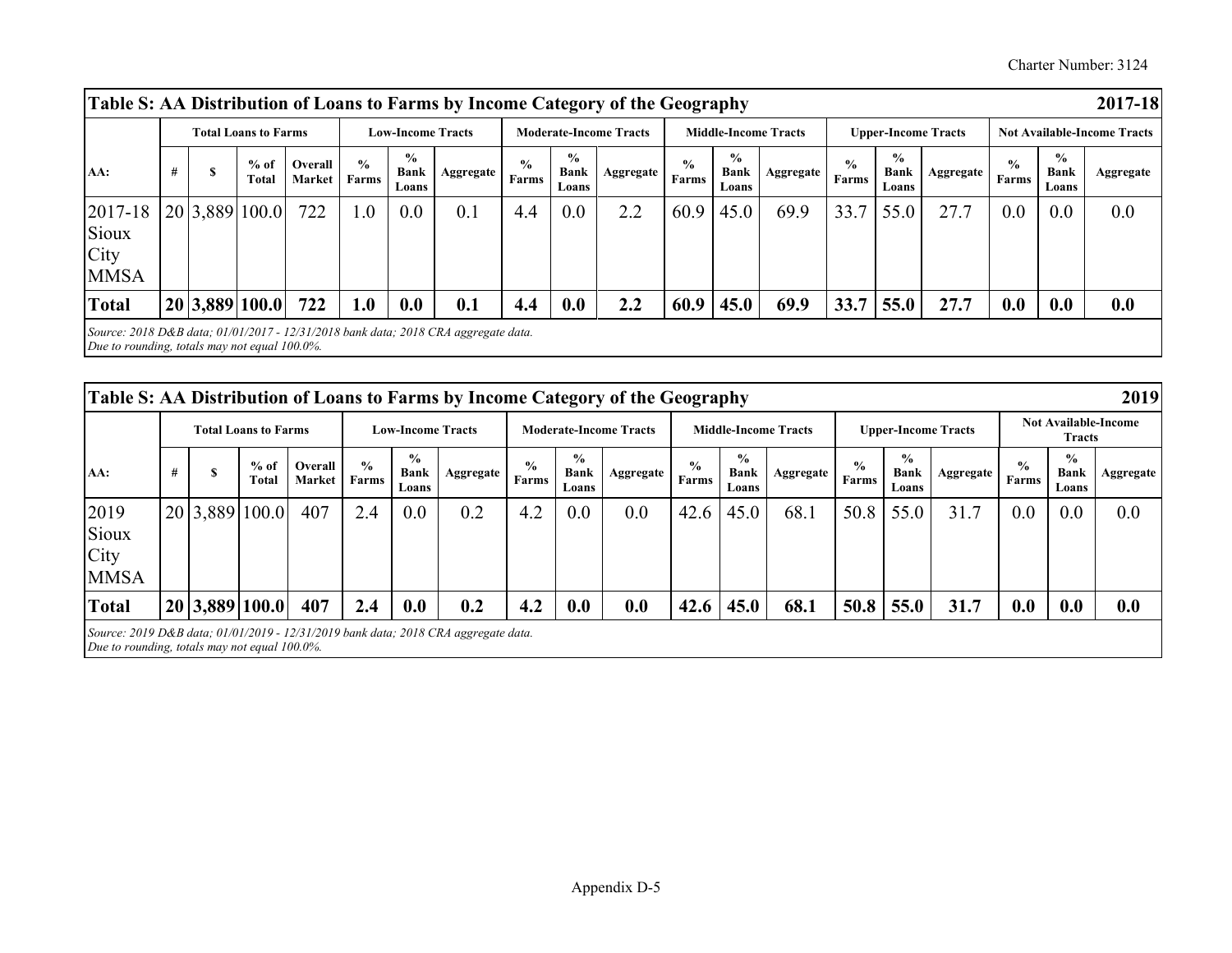| Table T: AA Distribution of Loans to Farms by GAR                                                                                   |    |        |                             |                          |         |                                                   |           |         |                                     |         | 2017-18                                     |
|-------------------------------------------------------------------------------------------------------------------------------------|----|--------|-----------------------------|--------------------------|---------|---------------------------------------------------|-----------|---------|-------------------------------------|---------|---------------------------------------------|
|                                                                                                                                     |    |        | <b>Total Loans to Farms</b> |                          |         | <b>Farms with Revenues <math>\leq 1</math> MM</b> |           |         | <b>Farms with Revenues &gt; 1MM</b> |         | <b>Farms with Revenues Not</b><br>Available |
| AA:                                                                                                                                 | #  | S      | % of Total                  | Overall<br><b>Market</b> | % Farms | % Bank<br>Loans                                   | Aggregate | % Farms | % Bank<br>Loans                     | % Farms | % Bank<br>Loans                             |
| $2017-18$ Sioux City<br><b>MMSA</b>                                                                                                 | 60 | 13,695 | 100.0                       | 722                      | 97.5    | 68.0                                              | 63.3      | 1.3     | 13.0                                | 1.2     | 18.0                                        |
| <b>Total</b>                                                                                                                        | 60 | 13,695 | 100.0                       | 722                      | 97.5    | 68.0                                              | 63.3      | 1.3     | 13.0                                | 1.2     | 18.0                                        |
| Source: 2018 D&B data; 01/01/2017 - 12/31/2018 bank data; 2018 CRA aggregate data.<br>Due to rounding, totals may not equal 100.0%. |    |        |                             |                          |         |                                                   |           |         |                                     |         |                                             |

| Table T: AA Distribution of Loans to Farms by GAR                                                                                         |    |        |                             |                   |         |                                                   |           |         |                                     |         | 2019                                        |
|-------------------------------------------------------------------------------------------------------------------------------------------|----|--------|-----------------------------|-------------------|---------|---------------------------------------------------|-----------|---------|-------------------------------------|---------|---------------------------------------------|
|                                                                                                                                           |    |        | <b>Total Loans to Farms</b> |                   |         | <b>Farms with Revenues <math>\leq 1</math> MM</b> |           |         | <b>Farms with Revenues &gt; 1MM</b> |         | <b>Farms with Revenues Not</b><br>Available |
| AA:                                                                                                                                       | #  | c      | % of Total                  | Overall<br>Market | % Farms | % Bank<br>Loans                                   | Aggregate | % Farms | % Bank<br>Loans                     | % Farms | % Bank<br>Loans                             |
| 2019 Sioux City<br><b>MMSA</b>                                                                                                            | 60 | 13,695 | 100.0                       | 407               | 97.6    | 68.0                                              | 66.8      | 1.3     | 13.0                                | 1.1     | 18.0                                        |
| <b>Total</b>                                                                                                                              | 60 | 13,695 | 100.0                       | 407               | 97.6    | 68.0                                              | 66.8      | 1.3     | 13.0                                | 1.1     | 18.0                                        |
| Source: $2019 D&B$ data; $01/01/2019 - 12/31/2019$ bank data; $2018 CRA$ aggregate data.<br>Due to rounding, totals may not equal 100.0%. |    |        |                             |                   |         |                                                   |           |         |                                     |         |                                             |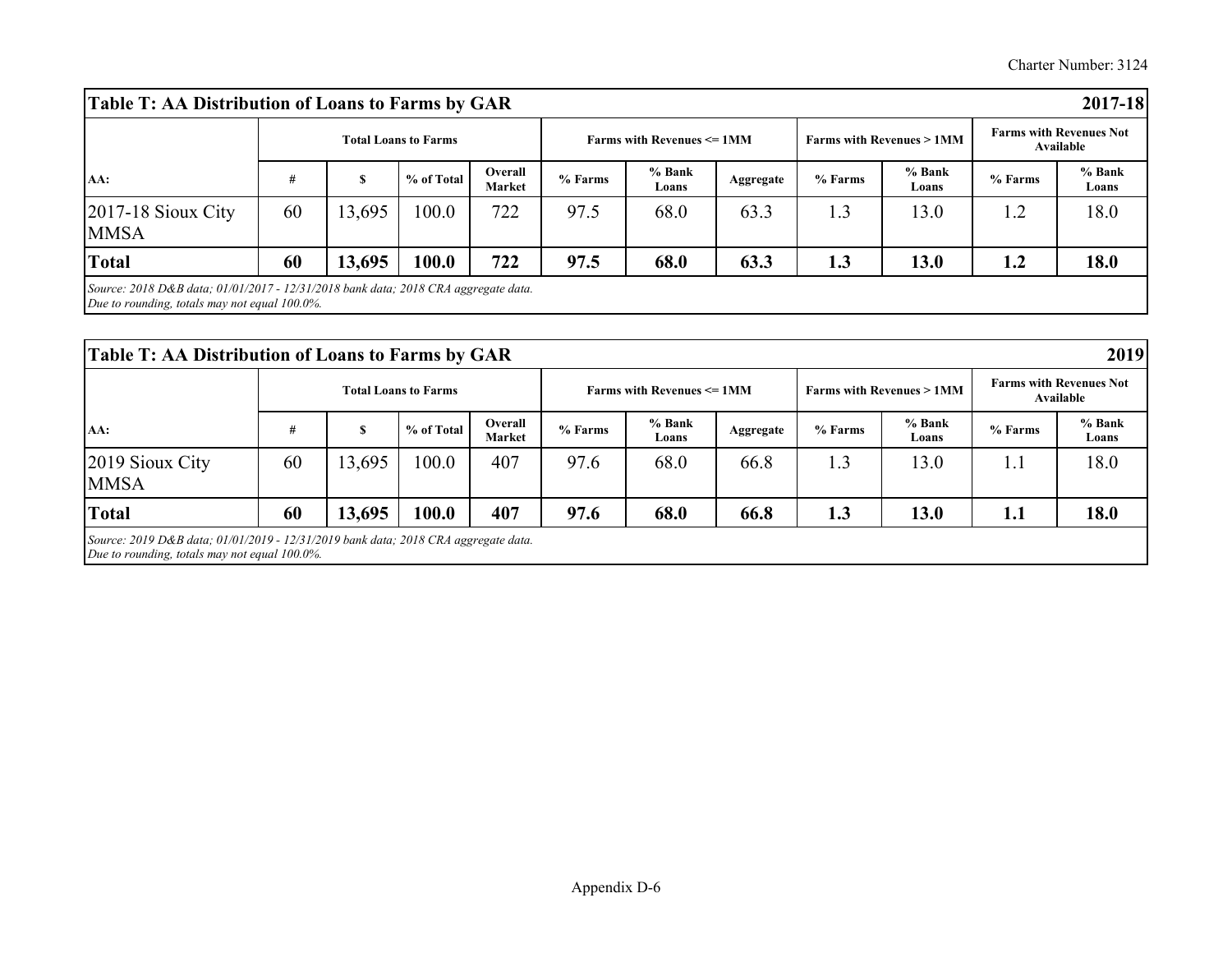#### **Iowa Non-MSA AA**

| Table S: AA Distribution of Loans to Farms by Income Category of the Geography                                                      |   |          |                             |                   |                        |                                |           |                               |                                       |                               |                        |                                       |                             |                        |                                       |                            |                               |                                       | 2017-18                            |
|-------------------------------------------------------------------------------------------------------------------------------------|---|----------|-----------------------------|-------------------|------------------------|--------------------------------|-----------|-------------------------------|---------------------------------------|-------------------------------|------------------------|---------------------------------------|-----------------------------|------------------------|---------------------------------------|----------------------------|-------------------------------|---------------------------------------|------------------------------------|
|                                                                                                                                     |   |          | <b>Total Loans to Farms</b> |                   |                        | <b>Low-Income Tracts</b>       |           |                               |                                       | <b>Moderate-Income Tracts</b> |                        |                                       | <b>Middle-Income Tracts</b> |                        |                                       | <b>Upper-Income Tracts</b> |                               |                                       | <b>Not Available-Income Tracts</b> |
| AA:                                                                                                                                 | # | ch<br>э  | $%$ of<br>Total             | Overall<br>Market | $\frac{0}{0}$<br>Farms | $\frac{0}{0}$<br>Bank<br>Loans | Aggregate | $\frac{6}{9}$<br><b>Farms</b> | $\frac{0}{0}$<br><b>Bank</b><br>Loans | Aggregate                     | $\frac{6}{6}$<br>Farms | $\frac{0}{0}$<br><b>Bank</b><br>Loans | Aggregate                   | $\frac{0}{0}$<br>Farms | $\frac{0}{0}$<br><b>Bank</b><br>Loans | Aggregate                  | $\frac{6}{9}$<br><b>Farms</b> | $\frac{0}{0}$<br><b>Bank</b><br>Loans | Aggregate                          |
| 2017-18<br>IA Non-<br><b>MSA</b>                                                                                                    |   | 20 3,121 | 100.0                       | 327               | 0.0                    | 0.0                            | 0.0       | 10.3                          | 5.0                                   | 5.5                           | 89.7                   | 90.0                                  | 94.5                        | 0.0                    | 5.0                                   | 0.0                        | 0.0                           | 0.0                                   | 0.0                                |
| <b>Total</b>                                                                                                                        |   |          | 20 3,121 100.0              | 327               | 0.0                    | 0.0                            | 0.0       | 10.3                          | 5.0                                   | 5.5                           | 89.7                   | <b>90.0</b>                           | 94.5                        | 0.0                    | 5.0                                   | 0.0                        | 0.0                           | 0.0                                   | 0.0                                |
| Source: 2018 D&B data; 01/01/2017 - 12/31/2018 bank data; 2018 CRA aggregate data.<br>Due to rounding, totals may not equal 100.0%. |   |          |                             |                   |                        |                                |           |                               |                                       |                               |                        |                                       |                             |                        |                                       |                            |                               |                                       |                                    |
|                                                                                                                                     |   |          |                             |                   |                        |                                |           |                               |                                       |                               |                        |                                       |                             |                        |                                       |                            |                               |                                       |                                    |

| Table S: AA Distribution of Loans to Farms by Income Category of the Geography                                                      |   |   |                             |                   |               |                                       |           |                        |                                       |                               |                        |                                |                             |                        |                                       |                            |                               |                                       | 2019                               |
|-------------------------------------------------------------------------------------------------------------------------------------|---|---|-----------------------------|-------------------|---------------|---------------------------------------|-----------|------------------------|---------------------------------------|-------------------------------|------------------------|--------------------------------|-----------------------------|------------------------|---------------------------------------|----------------------------|-------------------------------|---------------------------------------|------------------------------------|
|                                                                                                                                     |   |   | <b>Total Loans to Farms</b> |                   |               | <b>Low-Income Tracts</b>              |           |                        |                                       | <b>Moderate-Income Tracts</b> |                        |                                | <b>Middle-Income Tracts</b> |                        |                                       | <b>Upper-Income Tracts</b> |                               |                                       | <b>Not Available-Income Tracts</b> |
| AA:                                                                                                                                 | # | æ | $%$ of<br>Total             | Overall<br>Market | $\%$<br>Farms | $\frac{0}{0}$<br><b>Bank</b><br>Loans | Aggregate | $\frac{6}{9}$<br>Farms | $\frac{0}{0}$<br><b>Bank</b><br>Loans | Aggregate                     | $\frac{0}{0}$<br>Farms | $\frac{0}{0}$<br>Bank<br>Loans | Aggregate                   | $\frac{6}{9}$<br>Farms | $\frac{6}{9}$<br><b>Bank</b><br>Loans | Aggregate                  | $\frac{6}{9}$<br><b>Farms</b> | $\frac{0}{0}$<br><b>Bank</b><br>Loans | Aggregate                          |
| 2019 IA<br>Non-<br><b>MSA</b>                                                                                                       |   |   | 20 3,121 100.0              | 642               | 0.0           | 0.0                                   | 0.0       | 6.4                    | 5.0                                   | 5.3                           | 75.4                   | 90.0                           | 83.6                        | 18.2                   | 5.0                                   | 11.1                       | 0.0                           | 0.0                                   | 0.0                                |
| <b>Total</b>                                                                                                                        |   |   | 20 3,121 100.0              | 642               | 0.0           | 0.0                                   | 0.0       | 6.4                    | 5.0                                   | 5.3                           | 75.4                   | <b>90.0</b>                    | 83.6                        | 18.2                   | 5.0                                   | <b>11.1</b>                | 0.0                           | 0.0                                   | 0.0                                |
| Source: 2018 D&B data; 01/01/2019 - 12/31/2019 bank data; 2018 CRA aggregate data.<br>Due to rounding, totals may not equal 100.0%. |   |   |                             |                   |               |                                       |           |                        |                                       |                               |                        |                                |                             |                        |                                       |                            |                               |                                       |                                    |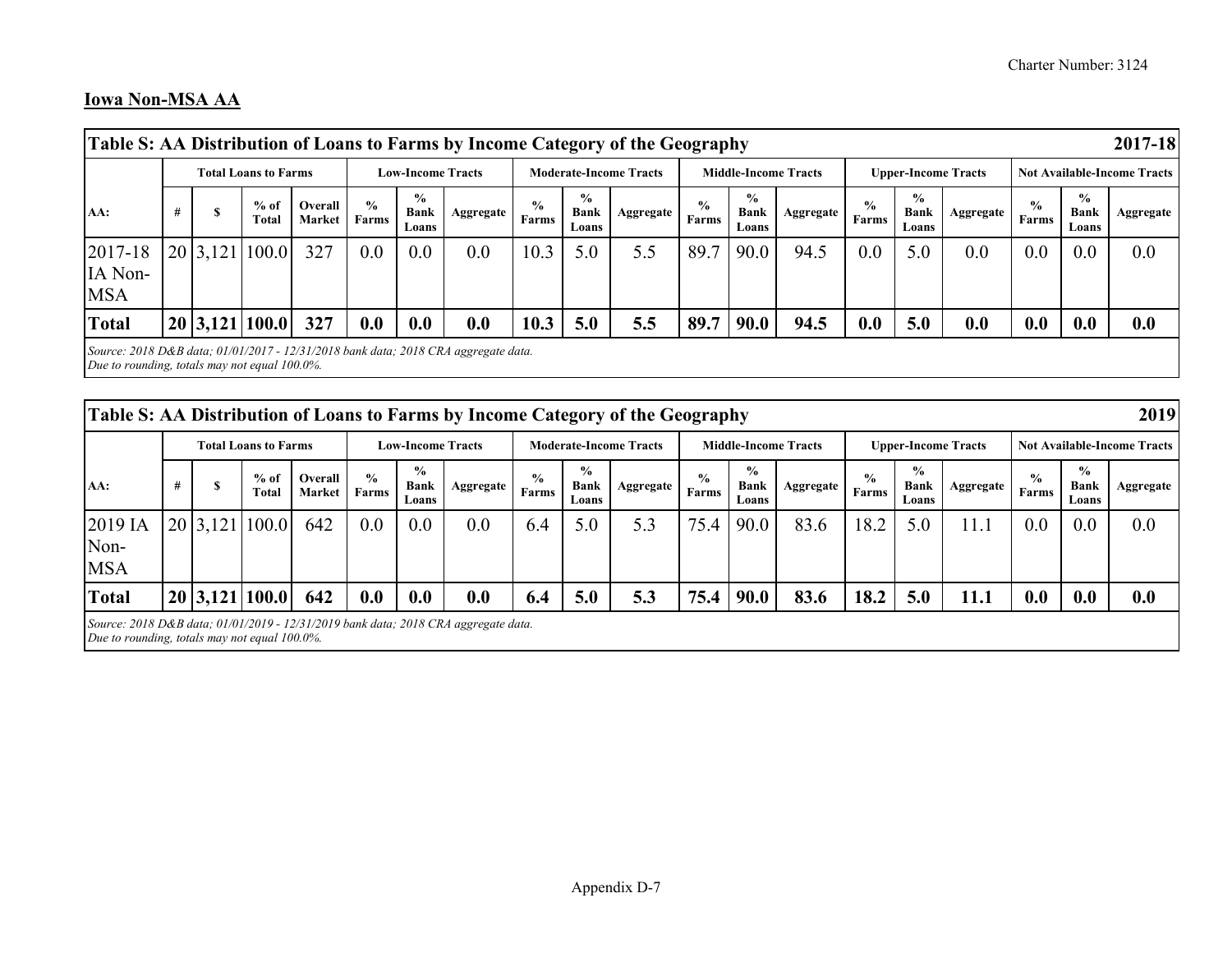| Table T: AA Distribution of Loans to Farms by GAR                                                                                   |    |       |                             |                          |         |                                                   |           |         |                                     |                                             | 2017-18         |
|-------------------------------------------------------------------------------------------------------------------------------------|----|-------|-----------------------------|--------------------------|---------|---------------------------------------------------|-----------|---------|-------------------------------------|---------------------------------------------|-----------------|
| AA:                                                                                                                                 |    |       | <b>Total Loans to Farms</b> |                          |         | <b>Farms with Revenues <math>\leq 1</math> MM</b> |           |         | <b>Farms with Revenues &gt; 1MM</b> | <b>Farms with Revenues Not</b><br>Available |                 |
|                                                                                                                                     |    | S     | % of Total                  | Overall<br><b>Market</b> | % Farms | % Bank<br>Loans                                   | Aggregate | % Farms | % Bank<br>Loans                     | % Farms                                     | % Bank<br>Loans |
| 2017-18 IA Non-<br><b>MSA</b>                                                                                                       | 20 | 3,121 | 100.0                       | 327                      | 99.5    | 75.0                                              | 62.7      | 0.5     | 20.0                                | 0.0                                         | 5.0             |
| <b>Total</b>                                                                                                                        | 20 | 3,121 | 100.0                       | 327                      | 99.5    | 75.0                                              | 62.7      | 0.5     | 20.0                                | 0.0                                         | 5.0             |
| Source: 2018 D&B data; 01/01/2017 - 12/31/2018 bank data; 2018 CRA aggregate data.<br>Due to rounding, totals may not equal 100.0%. |    |       |                             |                          |         |                                                   |           |         |                                     |                                             |                 |

| Table T: AA Distribution of Loans to Farms by GAR                                                                                   |    |       |                             |                   |         |                                                   |           |         |                                     |                                             | 2019            |
|-------------------------------------------------------------------------------------------------------------------------------------|----|-------|-----------------------------|-------------------|---------|---------------------------------------------------|-----------|---------|-------------------------------------|---------------------------------------------|-----------------|
| AA:                                                                                                                                 |    |       | <b>Total Loans to Farms</b> |                   |         | <b>Farms with Revenues <math>\leq 1</math> MM</b> |           |         | <b>Farms with Revenues &gt; 1MM</b> | <b>Farms with Revenues Not</b><br>Available |                 |
|                                                                                                                                     | #  | S     | % of Total                  | Overall<br>Market | % Farms | % Bank<br>Loans                                   | Aggregate | % Farms | % Bank<br>Loans                     | % Farms                                     | % Bank<br>Loans |
| $2019$ IA Non-MSA                                                                                                                   | 20 | 3,121 | 100.0                       | 642               | 98.5    | 75.0                                              | 60.7      | 0.9     | 20.0                                | 0.6                                         | 5.0             |
| <b>Total</b>                                                                                                                        | 20 | 3,121 | 100.0                       | 642               | 98.5    | 75.0                                              | 60.7      | 0.9     | 20.0                                | 0.6                                         | 5.0             |
| Source: 2019 D&B data; 01/01/2019 - 12/31/2019 bank data; 2018 CRA aggregate data.<br>Due to rounding, totals may not equal 100.0%. |    |       |                             |                   |         |                                                   |           |         |                                     |                                             |                 |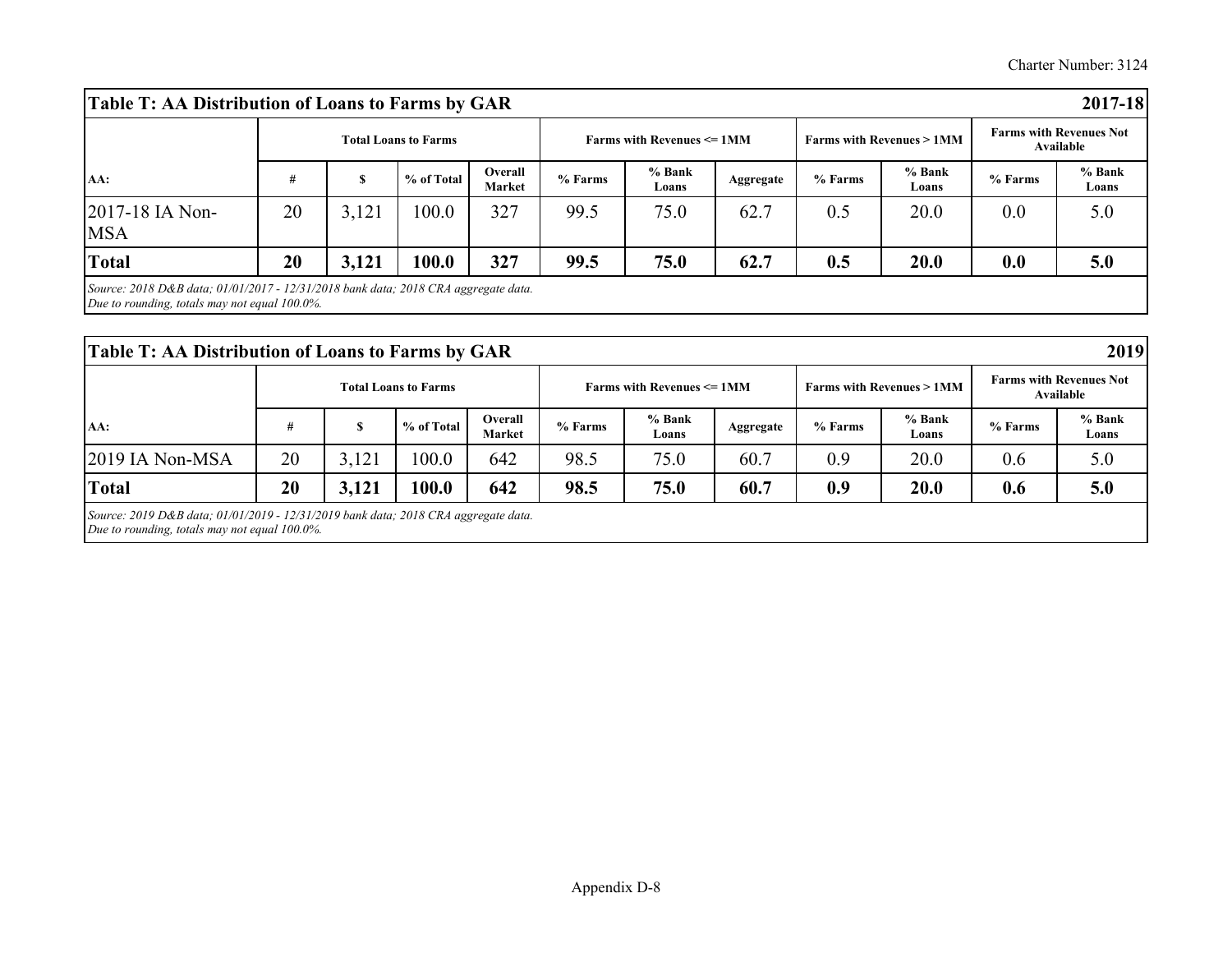Charter Number: 3124

| AA:                   | <b>Total Consumer Loans</b> |     |            | <b>Low-Income Tracts</b>    |                 | <b>Moderate-Income Tracts</b> |                   | <b>Middle-Income Tracts</b> |                   | <b>Upper-Income Tracts</b> |                 | <b>Not Available-Income</b><br><b>Tracts</b> |                 |
|-----------------------|-----------------------------|-----|------------|-----------------------------|-----------------|-------------------------------|-------------------|-----------------------------|-------------------|----------------------------|-----------------|----------------------------------------------|-----------------|
|                       | #                           |     | % of Total | $%$ of<br><b>Households</b> | % Bank<br>Loans | $%$ of<br>Households          | $%$ Bank<br>Loans | $%$ of<br><b>Households</b> | $%$ Bank<br>Loans | $%$ of<br>Households       | % Bank<br>Loans | $%$ of<br><b>Households</b>                  | % Bank<br>Loans |
| 2017-18 IA<br>Non-MSA | 60                          | 622 | 100.0      | 0.0                         | 0.0             | 31.5                          | 13.0              | 68.5                        | 83.0              | 0.0                        | 3.0             | 0.0                                          | 0.0             |

| Table U: AA Distribution of Consumer Loans by Income Category of the Geography                               |    |                             |            |                             |                 |                               |                 |                             |                 |                             |                 |                                              | 2019            |
|--------------------------------------------------------------------------------------------------------------|----|-----------------------------|------------|-----------------------------|-----------------|-------------------------------|-----------------|-----------------------------|-----------------|-----------------------------|-----------------|----------------------------------------------|-----------------|
|                                                                                                              |    | <b>Total Consumer Loans</b> |            | <b>Low-Income Tracts</b>    |                 | <b>Moderate-Income Tracts</b> |                 | <b>Middle-Income Tracts</b> |                 | <b>Upper-Income Tracts</b>  |                 | <b>Not Available-Income</b><br><b>Tracts</b> |                 |
| AA:                                                                                                          | #  |                             | % of Total | $%$ of<br><b>Households</b> | % Bank<br>Loans | $%$ of<br>Households          | % Bank<br>Loans | $%$ of<br><b>Households</b> | % Bank<br>Loans | $%$ of<br><b>Households</b> | % Bank<br>Loans | $%$ of<br>Households                         | % Bank<br>Loans |
| $2019$ IA Non-<br><b>MSA</b>                                                                                 | 60 | 622                         | 100.0      | 0.0                         | 0.00            | 20.3                          | 13.0            | 46.0                        | 83.0            | 33.7                        | 3.0             | 0.0                                          | 0.0             |
| Source: 2015 ACS Census; 01/01/2019 - 12/31/2019 bank data.<br>Due to rounding, totals may not equal 100.0%. |    |                             |            |                             |                 |                               |                 |                             |                 |                             |                 |                                              |                 |